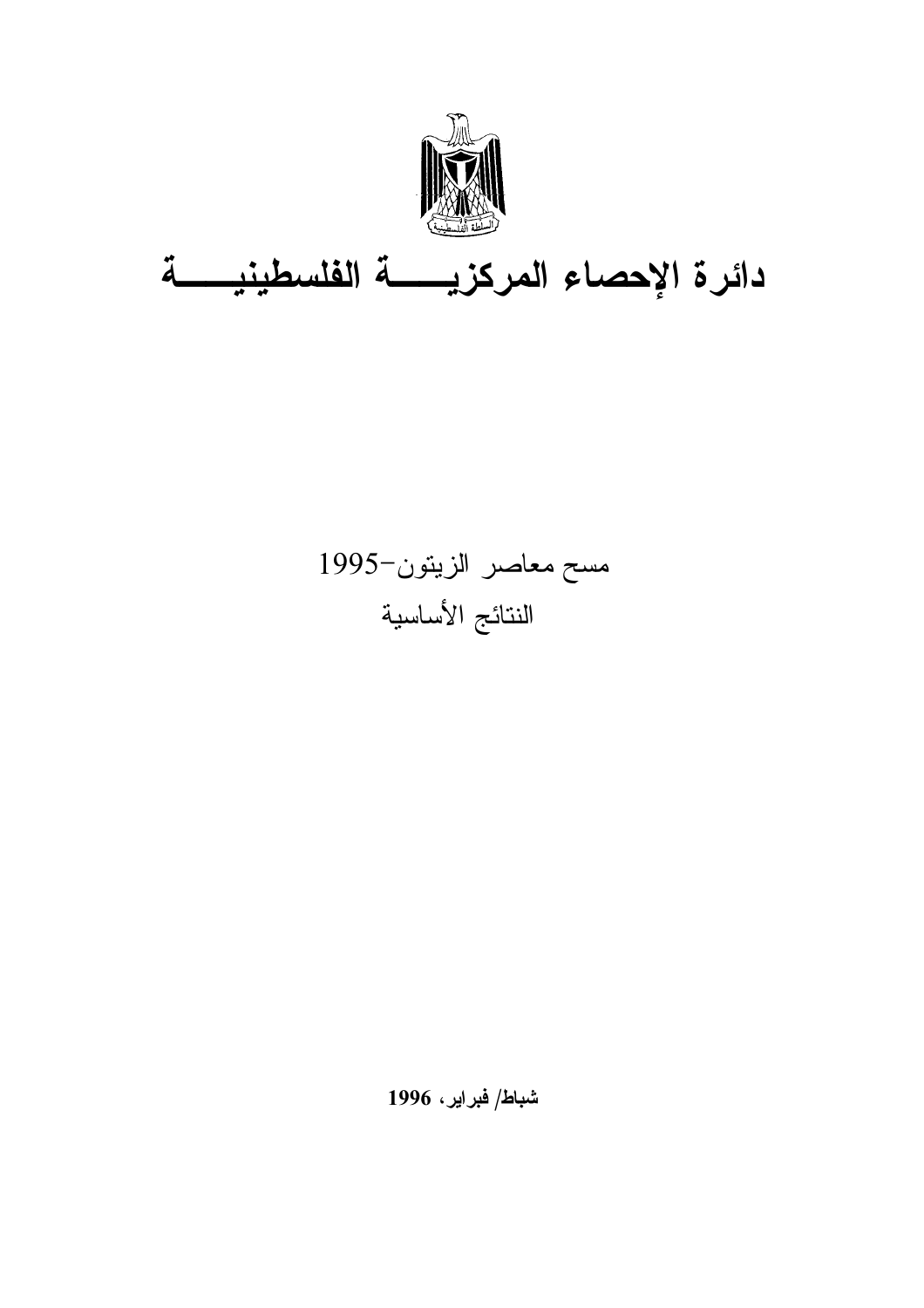جميع الحقوق محفوظة في حالة الاقتباس، برجي الاشارة في هذه المطبوعة كالتالي: دائر ة الاحصاء المركزية الفلسطينية، 1996. م*سح معاصر الزيتون – النتائج الأساسية – شياط،* . رام الله – فلسطين.

رمضان، 1416هــ - شياط، 1996.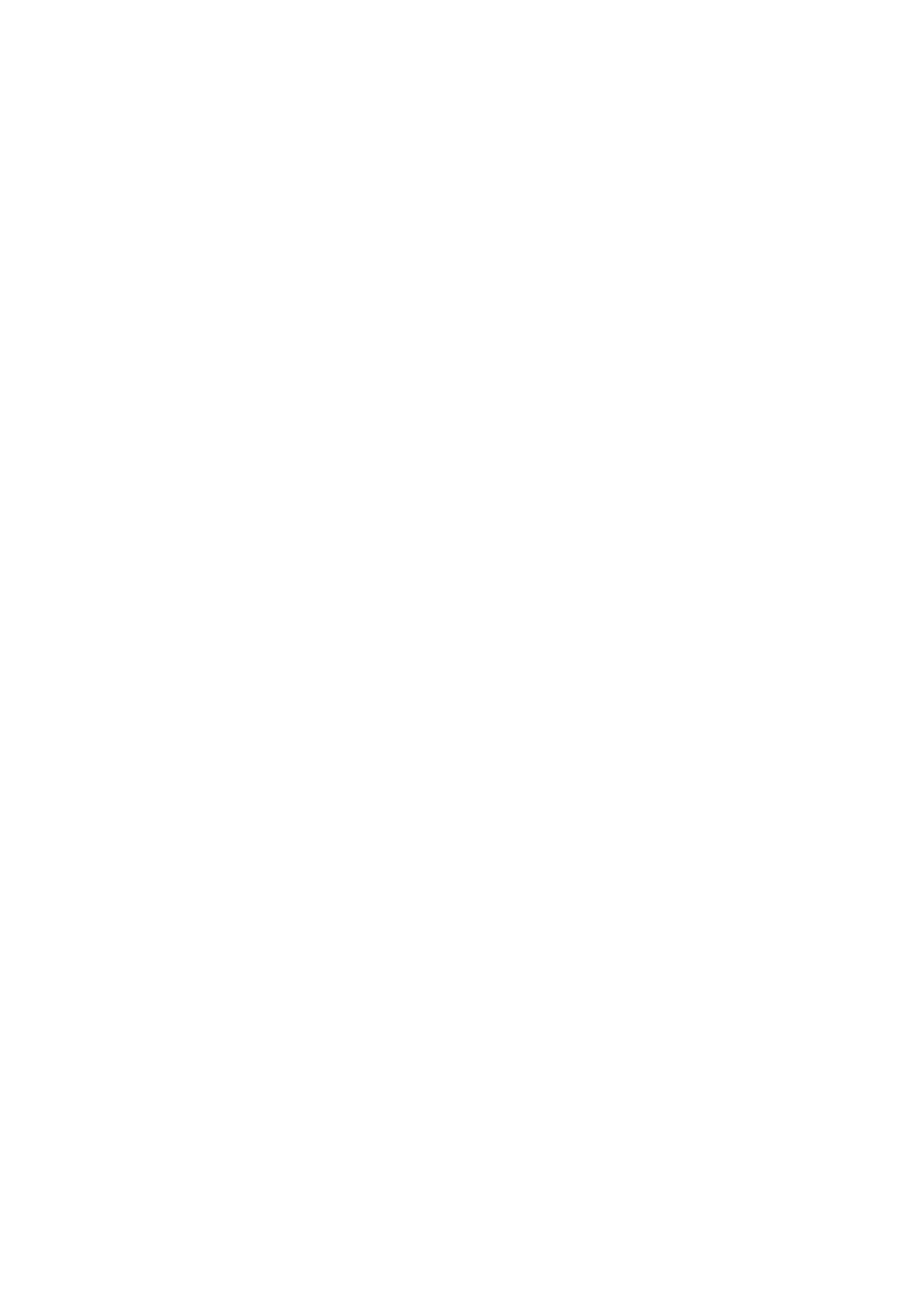#### كلمة شكر

كسان للتجاوب الذى ابداه اصحاب ومدراء ومسؤولى معاصر الزيتون الاثر الكبـــير فـــي تمكين فريق العمل في هذا المسح من اداء مهامه. وقد عمل افراد الفريق بكل حماس واخلاص من اجل اتمام هذا العمل بنجاح.

تتقدم دائرة الاحصاء المركزية الفلسطينية بالشكر والتقدير الى جميع هؤلاء الجنود المجهولين، وتقدر لهم تجاوبهم الصادق مع متطلبات البناء الوطني من خلال إخراج برنامج مسح معاصر الزيتون إلى حيز الوجود.

تــم تخطـــيط وتنفـــيذ برنـامـج مسح معاصر الزيتون بدعم مالـي جزئي من حكومــــــة ألمــانــــيـــــيا الاتحــــــــــــة عبر الـوكـالــة الألمــانيـة للنقعاون الـفنــى (GTZ). تستقدم دائسرة الإحصاء المركزية الفلسطينية بالشكر والتقدير إلى حكومة ألمانسيا الاتحاديسة والوكالسة الألمانية للتعاون الفني (GTZ) على إتاحة الفرصة من أجل تخطيط وتنفيذ هذا البرنامج.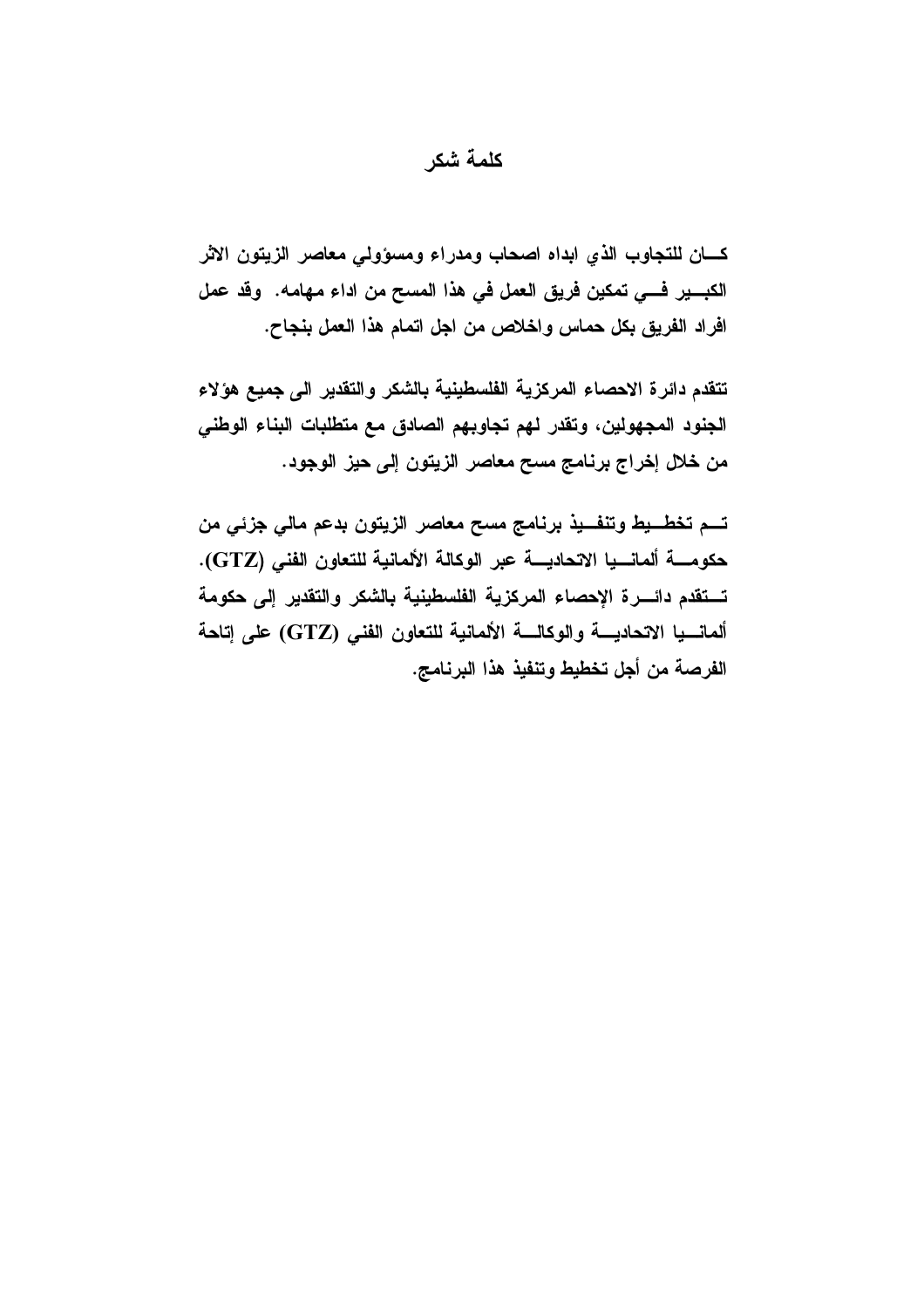### فريق العمل في مشروع مسح معاصر الزيتون (موسم 1995)

مرحلة التحضير والإشراف الإداري المدير التنفيذي عمر يوسف محمود القية المدير الفنى عفيف عبدالعزيز د. حاز مالشنار العمل الميداني عبدالكريم مزعل (منسق عمل ميداني) ماهر صلاح على حافظ البر غوثي حمدي القو اسمي جهاد النكروري بسام مسعود عبدالكريم عارف سمير سيراوي محمد أبومعلا نبيل الغول التدقيق والترميز عمر يوسف جميل قطيفان البرمجة هديل أبو عمر الجدولة عمر يوسف محمود القية إدخال البيانات ريتا عبوشي إعداد التقرير محمود القيه عمر يوسف إعداد ملخص باللغة الإنجليزية عبدالرحيم الحسن المراجعه النهائية لمادة النقرير د. حسن أبولبده أعمال السكرتاريا والطباعة نسیم شاهین زحایکه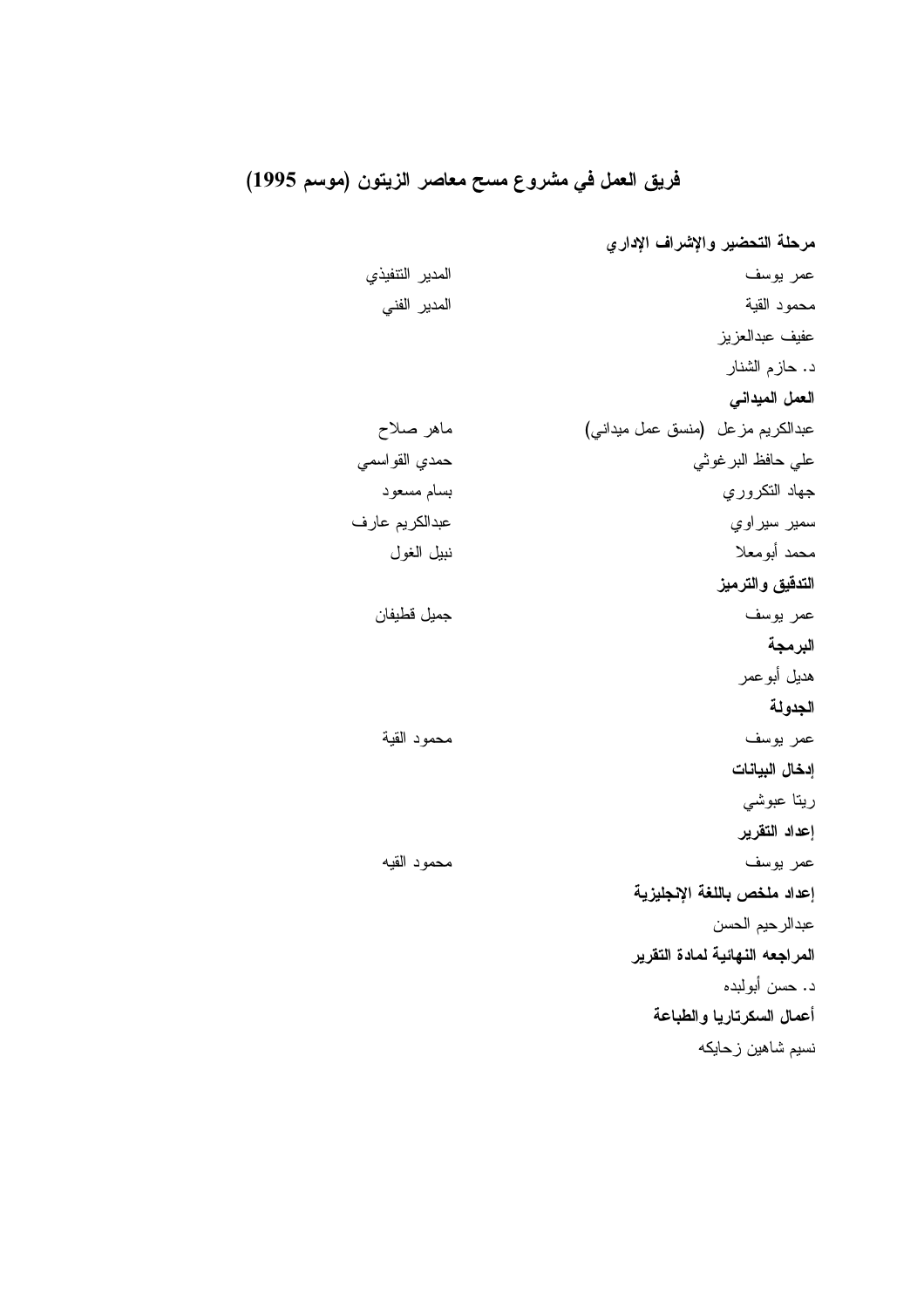يعتــبر السـتاج زيــت الزيتون من الصناعات الغذائية الهامة والتي تقع ضمن أنشطة الصناعة التحويلية كما وردت في النصنيف الصناعي القياسي الدولي، النتقيح الثالث (ISIC-3) نحت المسمى "صناعة الزيوت والدهون النباتية". ونظرا لأهمــــية هذه الصناعة فـي فلسطين باعتبارها رافداً مهما من روافد الدخل القومـي، فقد ارتأت دائرة الإحصـاء المركزية الفلســـطينية أن تأخذ على عاتقها توفير الإحصاءات الخاصة بمعاصر الزيتون بشكل مستقل، رغم أن هذا النشاط قد تم نتاوله ضمن المسح الصناعي الدوري الذي نقوم به الدائرة سنويا.

يتــناول هـــذا النقرير أهم النتائج التي أسفر عنها المسح الميداني الخاص بموسم الزيتون في الأراضـي الفلسطينية لعام 1995. وقــد تــم الحصـــول علىجمـــيع البيانات الخاصة بهذا المسح من القائمين على معاصر الزيتون العاملة في الأراضـــي الفلسطينية في الموسم المذكور . وقد توخينا الحصول على البيانات المفصلة والدقيقة من مصادرها الأولية، بحيث تكون النتائج دقيقة وشاملة ومبوبة بأسلوب إحصائي سليم وفق نوصيات المنظمات الدولية في هذا المجال. آملين أن نكون قد وفرنا معلومات إضافية حول الإقتصاد الفلسطيني لمستخدمي هذه الإحصاءات في القطاعين العام والخاص. ويتضـــمن التقرير إحصـاءات مفصلة حول عدد المعاصر العاملة، حجم وهيكلية المشتغلين، مستلزمات الإنتاج المختلفة، كمية الزيتون المدروس والزيت المستخرج، إيرادات المعاصر، وقيمة الأصول المختلفة لدى المعاصر .

بالطبع، فلا يمكن لذا أن نحيط من خلال در اسة كهذه بكافة الجوانب المتعلقة بموسم الزيتون الفلسطيني وقيمته في دورة الإقتصــــاد الوطنــــي الفلســـطينـي، ولا ندعـي الكمال فـي ما أوردنـاه، ولكننـا نـأمل أن نكون قد نـجحنا فـي سد ثغرة إضـافية وهامــــة فــــى مسيرة توفير الرقم الفلسطيني للمخطط وصـانـع القرار الفلسطينـي. والله نسأل، أن يوفقنا إلى مـا فيه خير شعبنا الفلسطيني.

شباط، 1996

د. حسن أبولبده رئيس الدائرة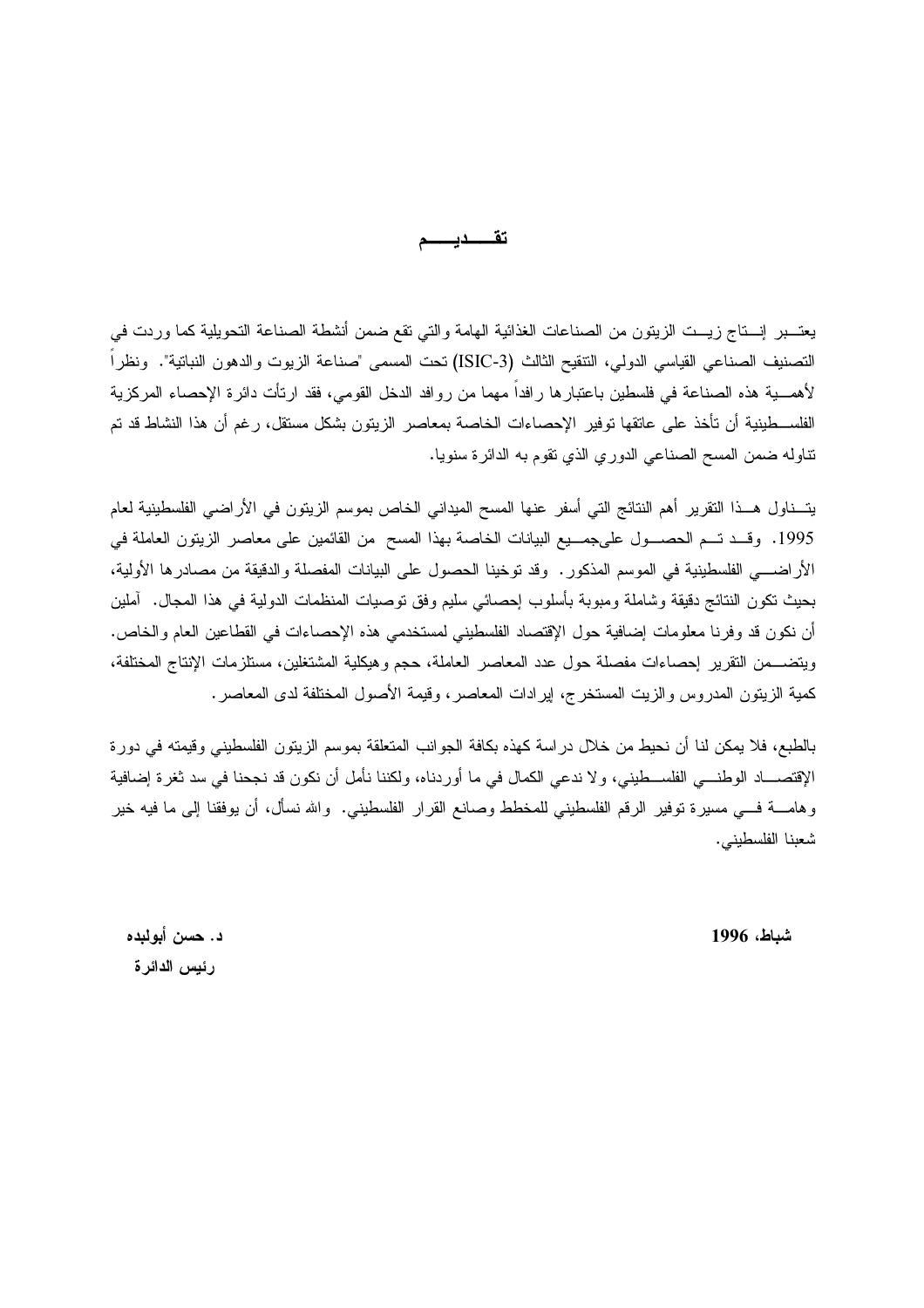فائمة المحتويات

| <u>الصفحة</u> | <u>الموضوع</u>                        |
|---------------|---------------------------------------|
|               | تقديم                                 |
| 9             | الفصل الأول                           |
| 9             | منهجية العمل                          |
| 9             | 1.1 تمهيد                             |
| 9             | 2.1 أهداف المسح                       |
| 9             | 3.1 دورية المسح                       |
| 10            | 2. مراحل تنفيذ المسح                  |
| 10            | 3. عناصر الإستمارة وتعليمات الإستيفاء |
| 10            | 1.3 بيانات تعريفية                    |
| 11            | 2.3 العمال والأجور                    |
| 11            | 3.3 مصاريف الإنتاج                    |
| 11            | 4.3 الإنتاج                           |
| 11            | 5.3 الأصول الثابته                    |
| 11            | 6.3 كمية الرد                         |
| 12            | الفصل الثاني                          |
| 12            | ملخص نتائج المسح                      |
| 19            | الجداول                               |
| 29            | الاشكال البيانية                      |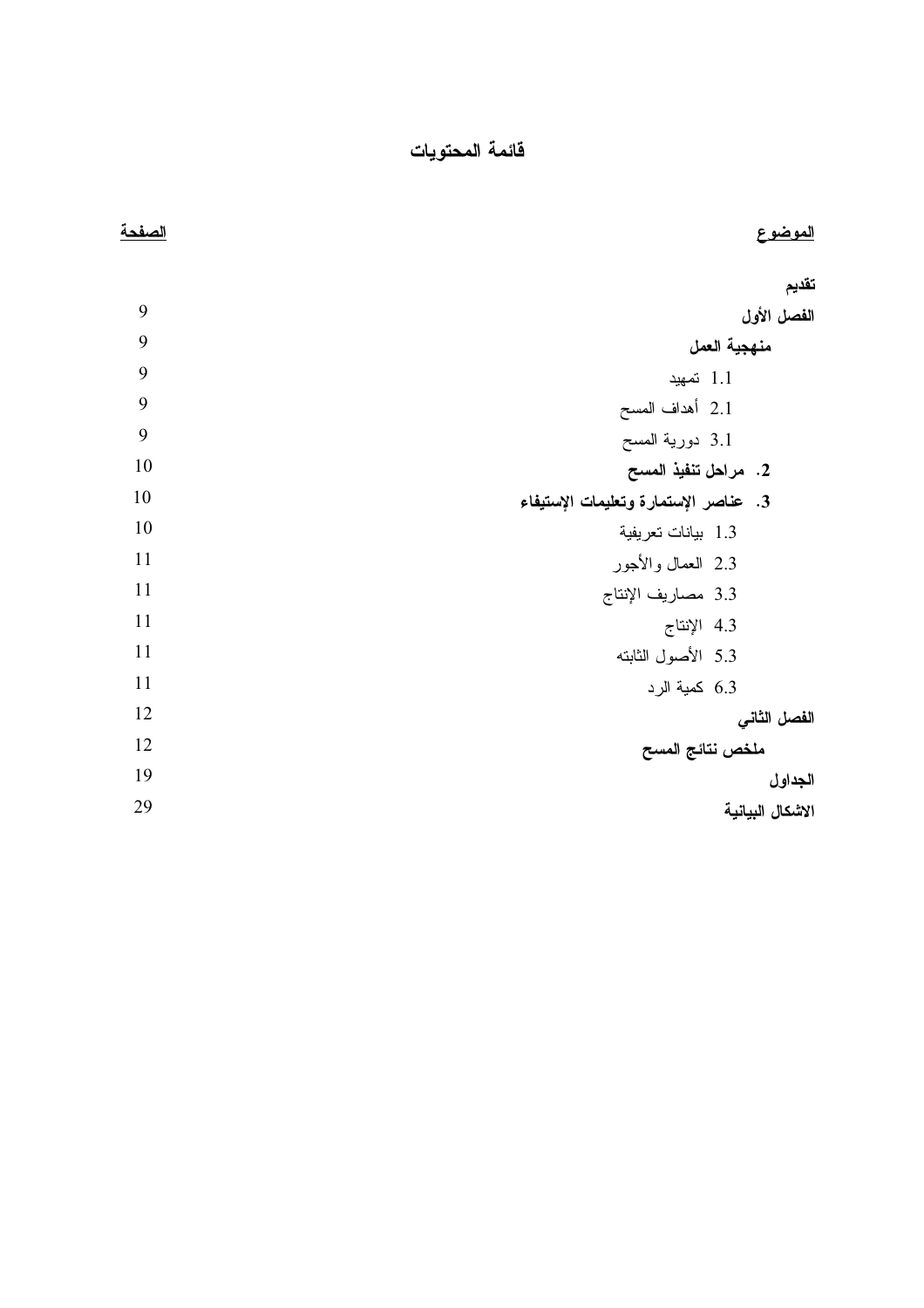### قائمة الحداول و الأشكال البيانية

| الصفحة    |                                                                   | الجداول  |
|-----------|-------------------------------------------------------------------|----------|
| 19        | اهم المؤشرات الاقتصادية لنشاط معاصر الزيتون.                      | جدول (1) |
| 20        | العمالة وتعويضات العاملين لنشاط معاصر الزيتون.                    | جدول (2) |
| 21        | العمالة وتعويضات العاملين لنشاط معاصر الزيتون حسب نوع المعصرة.    | جدول (3) |
| 22        | مستلزمات الانتاج والخدمات الصناعية لنشاط معاصر الزيتون.           | جدول (4) |
| $24 - 23$ | كمية الزيتون المدروس والزيت المنتجة في معاصر الزيتون.             | جدول (5) |
| $26 - 25$ | الاصول الثابتة لنشاط معاصر الزينون.                               | جدول (6) |
| 27        | تكاليف الاصول الثابتة الجديدة لنشاط معاصر الزيتون.                | جدول (7) |
| 28        | تكاليف الاصول الثابتة الجديدة لنشاط معاصر الزيتون حسب نوع المعصرة | جدول (8) |

### قائمة الأشكال السانية

| <u>الصفحة</u> |                                                                         | <u>الشكل</u> |
|---------------|-------------------------------------------------------------------------|--------------|
| 29            | عدد معاصر الزيتون العاملة.                                              | ئىكل (1)     |
| 29            | عدد العاملين في معاصر الزيتون.                                          | ئىكل (2)     |
| 30            | قيمة الاجور والرواتب والمدخلات والانتاج لنشاط معاصر الزيتون (الف شيكل). | ٹىكل (3)     |
| 31            | مستلزمات الانتاج والخدمات الصناعية لنشاط معاصر الزيتون.                 | ئىكل (4)     |
| 32            | كمية الزيتون المدروس والزيت المستخرجة في معاصر الزيتون بالطن.           | نىكل (5)     |
|               |                                                                         |              |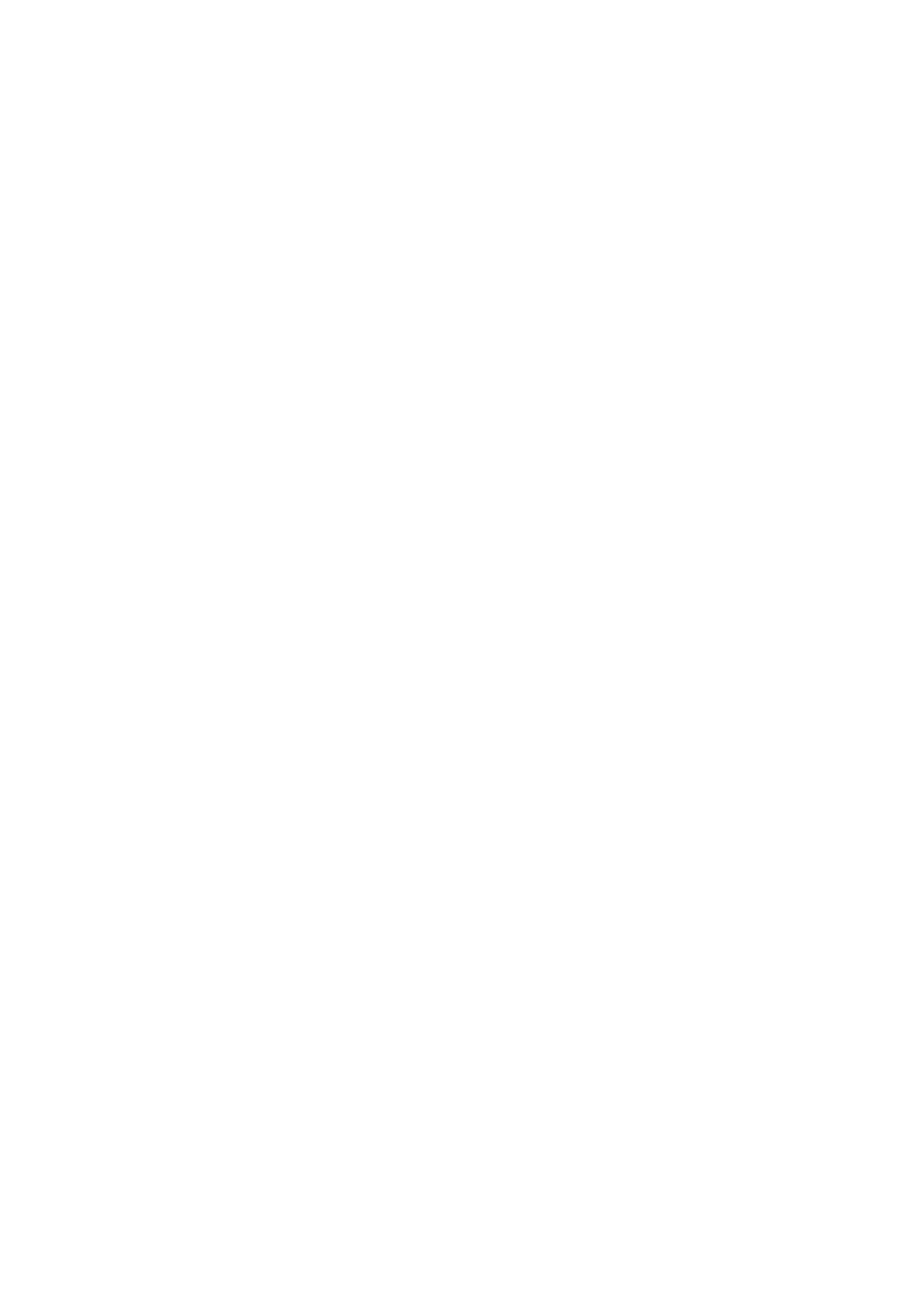#### الفصل الأول

#### منهجية العمل

#### 1.1 تمهيد

<span id="page-9-0"></span>يعتـــبر النتاج الزيتون من أهم المحاصيل الزراعية المنتجة في فلسطين، حيث تشكل المساحة المزروعة بالزيتون ما نسبته (45%) من إجمالي مساحات الزراعة الجافة للأراضي الفلسطينية باستثناء لواء غزة، كما يساهم هذا النشاط بنســبة (25%)<sup>1</sup> مـــن إجمالـــي الدخل الزراعي. ويتميز هذا النشاط بعدم ثبوتية الإنتاج على مدار مواسم إنتاجه الســــنوية، وبشـــكل طبيعي فان إنتاج زيت الزينون مرنبط تماما بمستوى إنتاجية الزينون لذلك الموسم، ونتبع أهمية زيــت الزيتون كونه مصدر غذائـي أساسـي للمستهلك الفلسطينـي، إضافة إلـي انه من أهم عناصـر الصناعة التحويلية في فلسطين.

ونظرا لأهمية إنتاج زيت الزيتون فقد افردت دائرة الإحصاء المركزية الفلسطينية بحثا مستقلا يتعرض لهذا النشاط بدر اســــة و افية وشاملة لكافة معاصر الزينون العاملة خلال هذا الموسم في الأراضـي الفلسطينية، بغية النعرف علـي حجــم اِنتاج زيت الزيتون، والذي يشكل نشاطا هاما من أنشطة الصناعة التحويلية (صناعة الزيوت والدهون) وفق التصنيف الصناعي الدولي الموحد. وتشمل هذه النشر ة جداول إحصائية مفصلة مأخوذة عن البيانات الخاصة بإنتاج معاصر الزيتون خلال موسم عام 1995 في الأراضـي الفلسطينية.

#### 2.1 أهداف المسح

يهدف هذا المسح إلى توفير البيانات التالية عن موسم عام 1995:

- كمية وقيمة إنتاج زيت الزيتون
- قيمة مستلزمات الإنتاج السلعية
- كمية وقيمة استهلاك الكهرباء والمياه والوقود
	- حدم العمالة
- تعويضات العاملين من أجور نقدية و عينية
- الإضافات الرأسمالية الجديدة على الأصول الثابتة خلال عام 1995
	- القيمة المضافة لنشاط معاصر الزيتون

#### 3.1 دورية المسح

يستم جمسع البسيانات سنويا وذلك بإتباع أسلوب الحصر الشامل لكافة معاصر الزيتون العاملة خلال موسع قطاف الزينون، والنبي نمنذ عادة ما بين منتصف نشرين أول من العام لغاية أوائل العام الذي يليه.

معهد الابحاث التطبيقية، الزراعة الجافة في الضفة الغربية وقطاع غزة، ص: 65، بيت لحم، 1994.  $^1$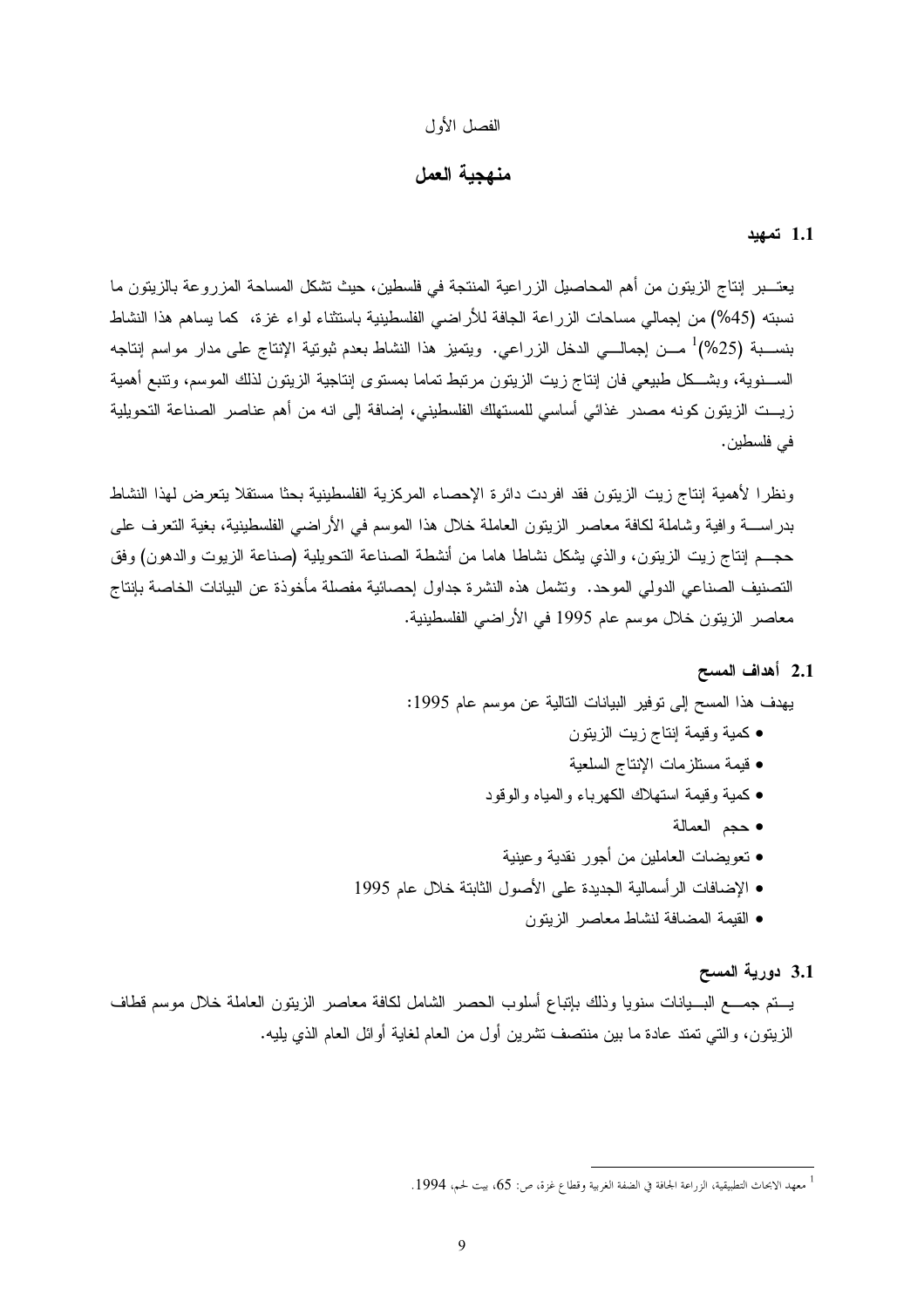- 2. مراحل تنفيذ المسح:
- مرحلة التحضير: تم العمل خلال هذه المرحلة على التنظيم الهيكلي لهذا المسح، كما تم العمل على تصميم الاستمارة واعداد جداول مخرجات المسح وكذلك تعليمات العمل الخاصة بالندريب وضبط العمل المبداني لهذا المسح.
- مسرحلة جمسع البيانات: تم جمع البيانات باستخدام استمار ة مصممة خصيصا لهذا الغر ض، بحيث تتماشى و أهداف الإحصاء الصناعي، إضافة إلى الحفاظ على خصوصية هذا المسح. وقد اتبع أسلوب المقابلة المباشرة بواسطة باحثيـــن مدربيــــن لمهذا الغرض مـع أصـحاب ومدراء هذه المعاصر ، وقد تمت تغطية كافة المعاصر العاملة دون استثناء.
- **مـــرحلة تفـــريـغ وتدقـــيق البـــيانـات**: بعد أن تم جمـع البيانـات من الميدان جرت عملية تدقيق يدوية للاستمار ات مـع مراجعة منطقية لمهذه البيانات. وقد تم استخدام الحاسوب في معالجة البيانات وتفريغها ومن ثم استخدام علاقات خاصية بين المتغير ات للتدقيق الآلي.
	- مرحلة إخراج النتائج: لقد تم عرض النتائج النهائية ضمن جداول صممت لهذا الغرض، وتعرض هذه الجداول بشكل مبسط نتائج البحث حسب أهم المؤشرات والمتغيرات المطلوبة للمحللين والاقتصاديين، كذلك تم إضافة بعض الرسوم البيانية لتعرض النتائج بصورة مبسطة ومختصرة.
		- 3. عناصر الاستمارة وتعليمات الاستيفاء

1.3 البيانات التعريفية وتشمل ما يلي:

- رقم المنشأة.
- رمز النشاط.
- سنة المسح.
- الاسم التجاري للمعصرة.
- اسم صاحب المعصرة/ المدير المسؤول: وهو الشخص القادر على إعطاء بيانات شاملة عن المعصرة.
- العـــنوان: وهو يمثل المكان الذي نتواجد فيه المعصرة، من حيث اللواء، التجمع السكاني(قرية، مدينه، مخيم …الـــخ) اسم الشار ع إن وجد كذلك توضيح اسم مالك المبنـي الذي نقع فيه المعصـرة، كذلك رقم الـهاتف إن و جد .
	- تاريخ بدء تجهيز المعصرة .
		- تاريخ بدء العمل الفعلي.
			- ناريخ إنهاء العمل.
- نـــوع المعصـــــرة: فيما إذا كانت قديمة (حجر)، أو نصف اونومانتيك، او أونومانتيك خط واحد، أو أونومانتيك خطان.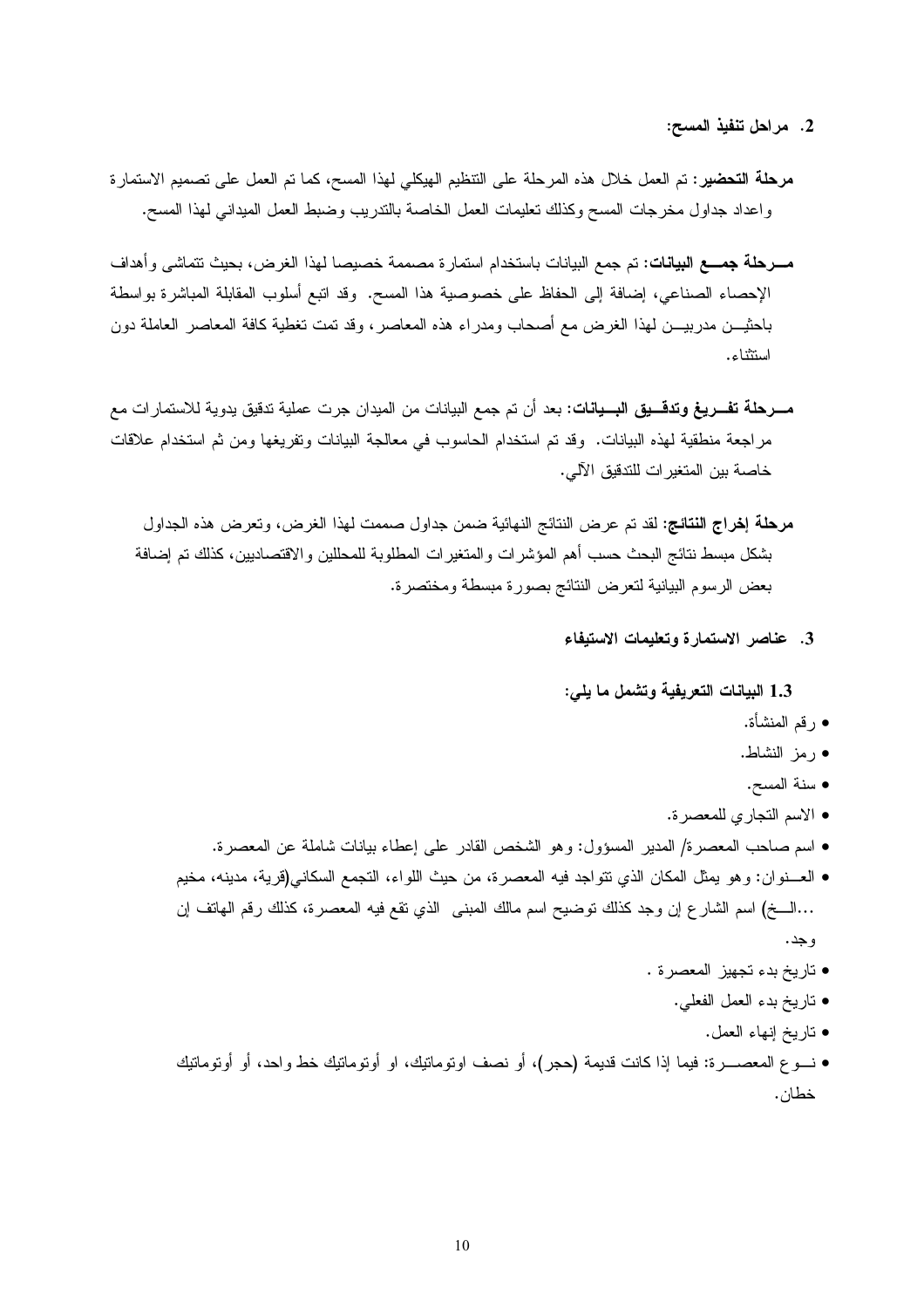2.3 العمال والأجور :

ويتـــناول هـــذا المؤشــــر عدد العمال ومقدار أجورهم (تعويضات العاملين) خلال فترات الصرف المختلفة، مع نوضيح طريقة الصرف فيما اذا كانت اجر بومي نقدي او عيني او اذا كانت باسلوب الاجر المقطوع طوال فنرة عمل المعصرة.

- 3.3 مصاريف الانتاج خلال الموسم، وهي تشمل ما يلي:
- مســــتلزمات الاســتاج: وتمـــثل قيمة المستلزمات السلعيه اللازمه للتشغيل، مثل المحروفات والزيوت والكهرباء والمياه، وقطع الغيار وعد وسلع اخرى متنوعة.

المصـــاريف المتـــنوعه: وهي تمثل قيمة الخدمات الصناعيه وغير الصناعيه التي تتكبدها المعصره خلال فترة النشـــغيل ونمـــثل كافة المبالـغ المستحقه، ومن هذه المصــاريف الصـيانـة والاصـلاح والايجارات واجور النقل والمصاريف المنتوعة الاخرى.

- 4.3 الانتاج: وقد صنف الانتاج ليمثل ما يلي:
- الاستاج للمكابس: وهوللمعاصر القديمة ونصف اونومانيك، وذلك بحساب كمية الزينون المدروس وكمية الزيت المستخر جة.
- **الخطوط الاتوماتيكيه:** انتاج المعاصر الاتوماتيكيه، اذ من السهل في هذا النوع من المعاصر نقدير كمية الزيتون المدر وس وبالتالي معرفة كمية الزيت الناتج.

5.3 الاصول الثابته:

الاصول الثابته التبي تملكها المعصر ه، هي كافة الاصول التبي تعمر اكثر من سنه ويسجل لها استهلاك سنوي، مثل المبانـي والانشاءات، الألات والمعدات، سيارات النقل، الاثاث، وغير ذلك. ۖ ويتم در اسة هذه الاصـول بمعرفة قيمتها الدفترية في بداية العام، اضافة الى حجم الاضافات خلال العام وكذلك حجم الاصول المستبعدة لنصل في النهاية الى قيمتها الدفترية في نهاية العام.

6.3 كمبة الرد:

وهـــذا المؤشــــر يمثل ايراد المعصرة، سواء كان هذا الايراد نقدي ام عيني وهو بالتالي الذي سيساعد في ايجاد انتاج هذا القطاع. اضافة الى المؤشر ات السابقة، تتعرض الاستمار ة الى مؤشر ات مساعدة لتقدير قيمة الانتاج وكميــــنه مــــثال ذلـــك: نسبة السيولة وهي النسبة النبي يتعامل فيها عادة المزار عين والمتعارف عليها وغالبا ما تحسب من معرفة كمية الزيتون المدروس منسوبة الى كمية الزيت المنتجة.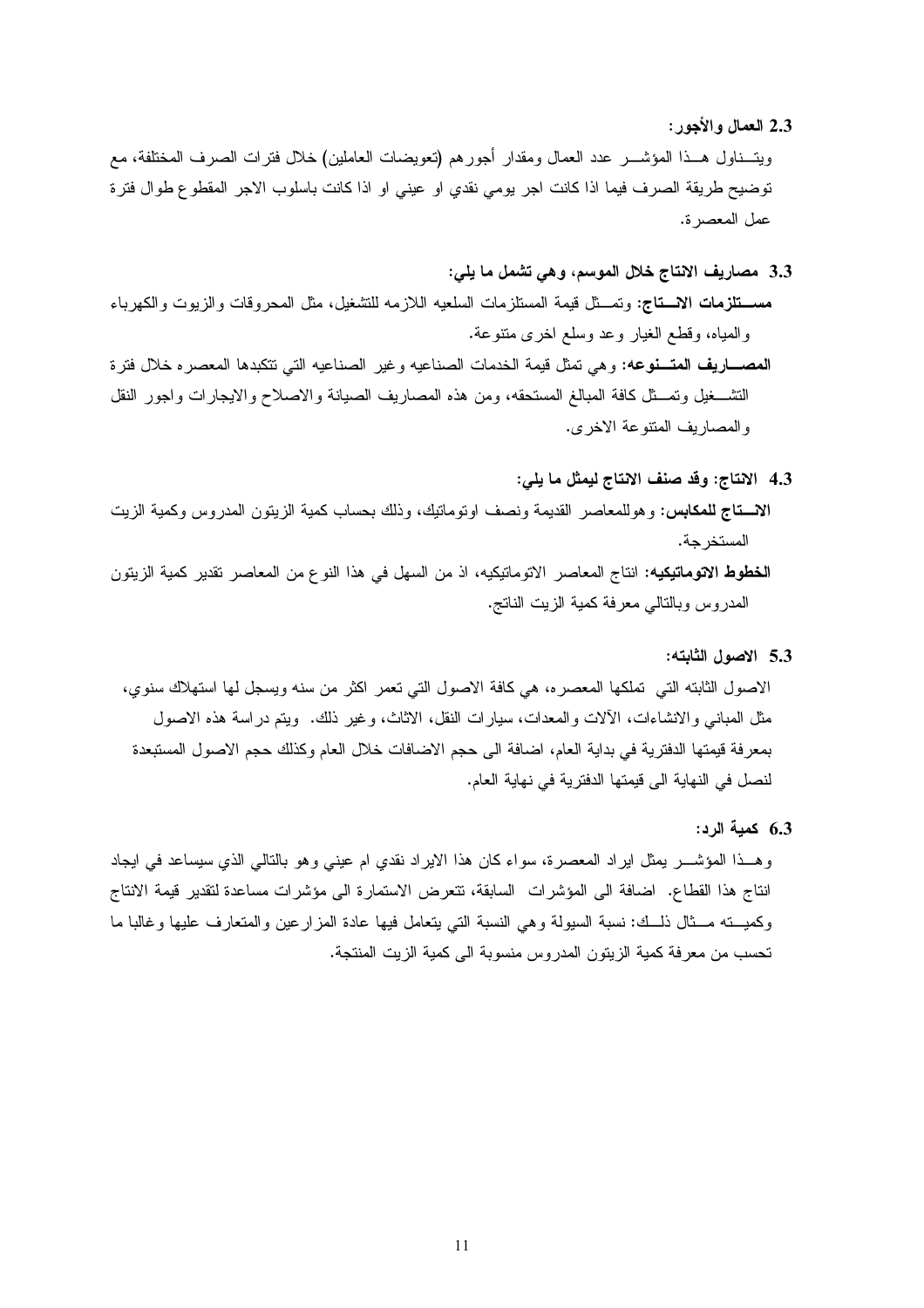#### الفصل الثاني

#### ملخص لنتائج المسح

<span id="page-12-0"></span>من ملاحظة البيانات المستخلصة من هذا المسح، ومن خلال تحليل مبسط للنتائج الواردة ضمن الجداول الملحقة، يعرض الجدول النالي عدد معاصر الزينون العاملة وأعداد العاملين، إضافة إلى كمية الزينون المدروس وكمية الزيت المستخرج موزعة حسب الألوية الختلفة.

| كمية الزيت | كمية الزيتون | عدد المشتغلين | عدد معاصر الزيتون | اللواء        |
|------------|--------------|---------------|-------------------|---------------|
| المستخرجة  | المدروس /طن  |               | العاملة           |               |
| /طن        |              |               |                   |               |
| 4579       | 17,000       | 418           | 44                | جنين          |
| 2926       | 11,000       | 618           | 55                | طولكرم        |
| 964        | 3,436        | 220           | 15                | قلقيلية       |
| 1222       | 4,351        | 333           | 31                | نابلس         |
| 1681       | 6,224        | 391           | 37                | رام الله      |
| 232        | 1,004        | 51            | $\overline{4}$    | بيت لحم       |
| 995        | 3,947        | 161           | 19                | الخليل        |
| 555        | 3,088        | 89            | 9                 | غزة           |
| 13,154     | 50,050       | 2,281         | 214               | المجموع الكلى |

وقد صممت جداول هذا المسح بحيث تعرض النتائج بشكل مبسط، حسب أهم المؤشرات والمتغيرات المطلوبة للمحللين والإقتصــــادين، كذلـــك تمـــت إضــــافة بعض الرسوم البيانية لتوضيح هذه النتائج بشكل مختصر . وفي ما يلي عرض مختصر لهذه الجداول.

جــدول رقــم (1): يعرض هذا الجدول اهم المؤشرات الاقتصـادية لنشاط معاصر الزيتون لعام 1995 ومن اهمها: عدد المعاصب العاملية وعدد العاملين اضافة الى قيمة الخدمة الصناعية، كذلك المدخلات مع احتساب القيمة المضافة وذلــك بطرح المدخلات (مستلزمات الانتاج) من انتاج الخدمة الصناعية (ايراد المعصرة).وقد بلغت القيمة المضافة لنشاط معاصر الزبتون 7.21 <sup>2</sup>مليون شيكل. امـــا بـخصــــوص الاضــــافة الاجمالية علـى الاصول الثابتة فهي تشمل كافة المشتريات من الاصول خلال العام بعد استنبعاد الاصـول النالفة، مع ملاحظة انها تشمل ايضا الاستهلاك السنوي. وقد قدرت الاضافات الاجمالية على الاصول الثابتة بحوالي 406.4 الف شيكل.

متوسط سعر صرف الدولار الامريكي 3.13 شيكل حسب اسعار الصرف لتلك الفترة  $^2$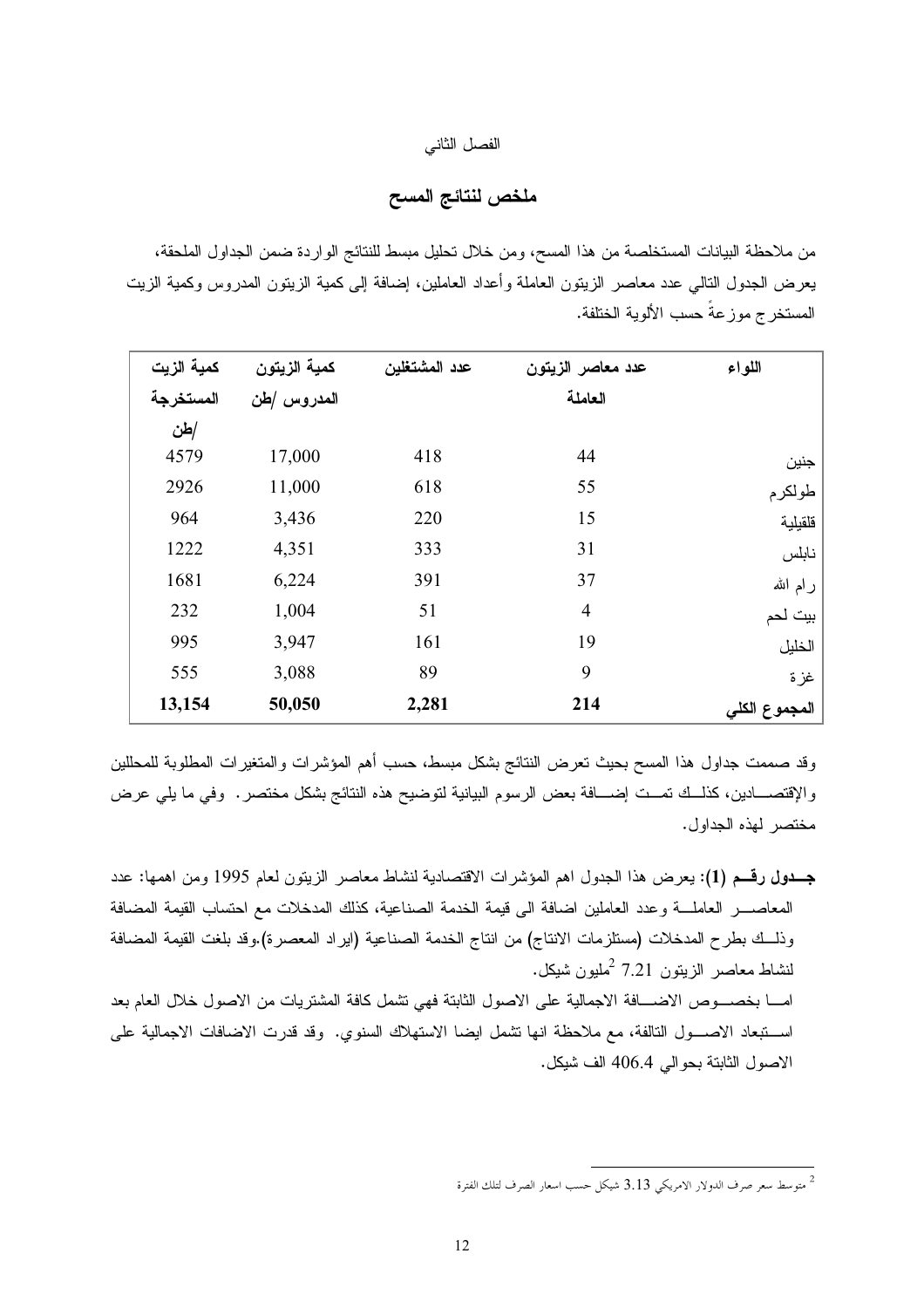- جـــدول رقـــم (2): يوضح هذا الجدول حجم العمالة وتعويضات العاملين لنشاط معاصر الزيتون في موسم 1995 في فلســـطين. ويتضمن هذا الجدول المدخلات النالية: اللواء، عدد المعاصر العاملة، مجموع المشتغلين وهم (العاملون بأجــــر والعاملون من اصـحاب العمل وافراد الاسرة بدون اجر)، كما يتضمن هذا الـجدول اجمالـي الاجور والروانب سواء كانت عينية ام نقدية. بلَّـــغ اجمالــــي عــــدد المشتغلين لموسم 1995 حوالي 2٫281 عاملًا، منهم 354 عاملًا بدون اجر و1٫927 عاملون بأجر ، اما اجمالي الإجور والرواتب فقد بلغت حوالي 1.85 مليون شيكل.
- جــدول رقــم (3): يتضمن هذا الجدول موضوع العمالة وتعويضات العاملين لنشاط معاصر الزيتون عن موسع 1995 شـــاملة البـــنود الخاصــــة بـــالجدول السابق (جدول 2) باستثناء اللواء، اذ يعرض هذا الجدول العمالة وتعويضات العامليـــن حســـب نوع المعصرة بدلا من اللواء. عند تصنيف المعاصر حسب انواعها من حيث الحداثة، فقد بلغت المعاصر القديمة 19 معصرة عاملة خلال هذا الموسم، في حين بلغت المعاصر الحديثة 195.
- جــدول رقــم (4): يـــنطرق هذا الـجدول الـي مستلزمات الانتاج والخدمات الصناعية لنشاط معاصر الزيتون في موسم 1995 حسب اللواء شاملة المتغيرات التالية: عدد المعاصر العاملة ومستلزمات الانتاج والخدمات المتنوعة، الممثلة في قيمة استهلاك كل من: قطع غيار وعدد، المحروقات، الزيوت، المياه، الكهرباء، الاصلاح والصيانة، مصروفات متـــنوعة اخــــرى. بلــــغ اجمالي المصروفات على مستلزمات الانتاج والخدمات الصناعية 3.13 مليون شيكل، فقد لوحــظ ان مـــا صرف على قطع الغيار شكل ما نسبته 31% من اجمالي المصروفات كما بلغت نسبة ما تم صرفه على المحروفات والكهرباء حوالي 30%.
- جــدول رقــم (5): يعرض هذا الجدول كمية الزيتون المدروس وكمية الزيت المنتجة لموسم 1995 في فلسطين حسب اللَّـــواء. ومـــن اهم المتغيرات المتضمنة لهذا الـجدول: عدد المعاصر العاملة، كمية الزيتون المدروس حسب نوع المعصرة، كما يشمل هذا الجدول كمية وقيمة الزيت المنتج حسب نوع المعصرة. وقد استخدم في هذا الجدول وحدة كغم للكمية والشيكل للقيمة.
- **جدول رقم (6): يعر**ض هذا الجدول الاصول الثابتة لنشاط معاصر الزيتون لعام 1995 حسب اللواء متضمنا المتغيرات التالـــية: عـــدد المعاصر العاملة، القيمة الدفترية للاصول في بداية سنة المسح، الاضافات الاجمالية خلال العام ( شــــراء، اضــــافات وتحسينات علـي الاصول) وكذلك النالف والمفقود كما يتضمن هذا الجدول قيمة الاهتلاك السنوية للاصول وكذلك نقدير القيمة الدفترية في نهاية سنة المسح تبعا للمعادلة التالية:

القيمة الدفترية في نهاية السنة = القيمة الدفترية للاصول في بداية السنة + الاضافات الاجمالية – (التالف والمفقود + الاهتلاك السنوي)

وقد نبين من هذا الجدول ان نسبة الاضافات على الاصول خلال هذا العام كانت قليلة حيث شكلت ما نسبته 0.01% من القيمة الدفترية في بداية العام.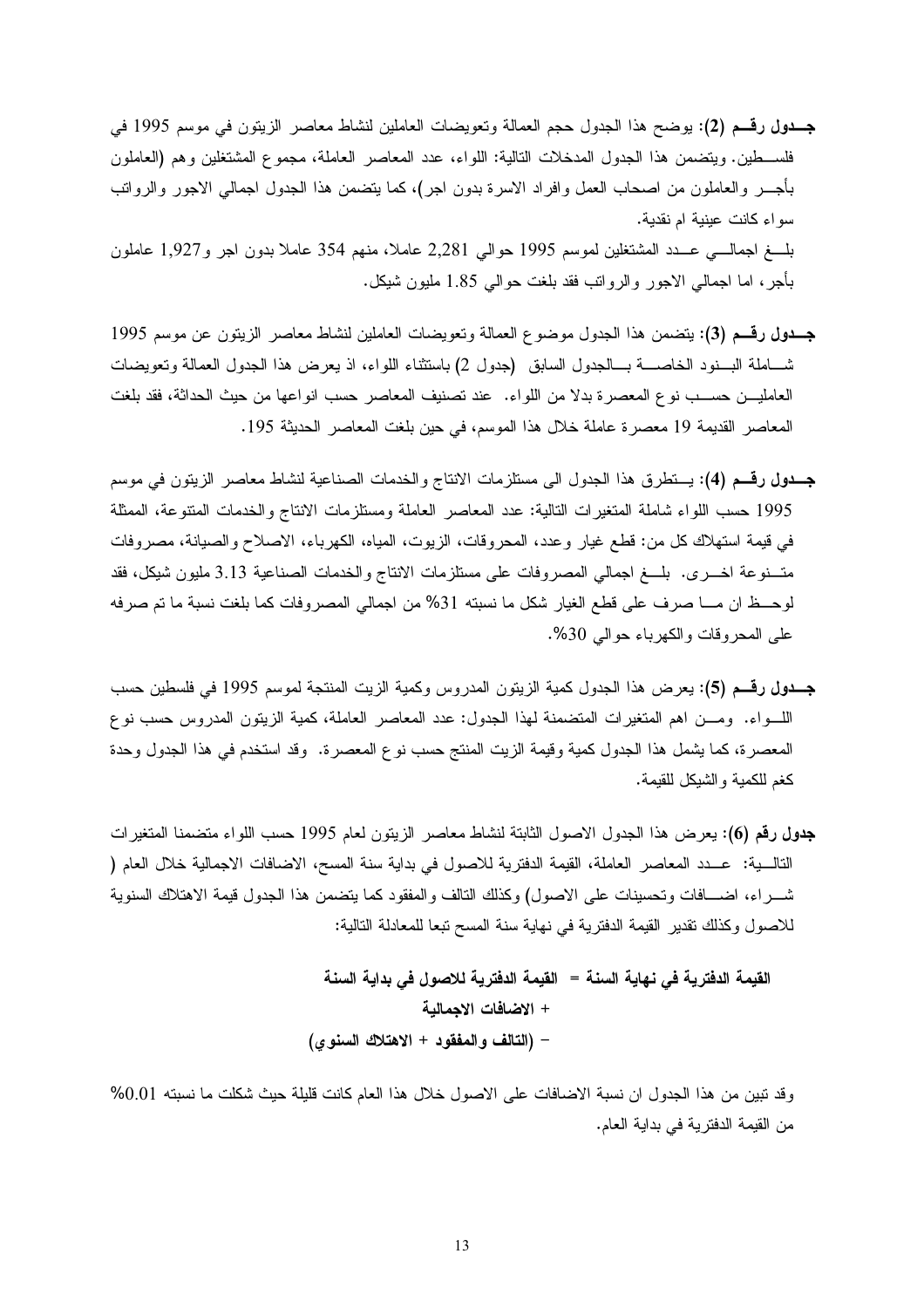- جــدول رقـــم (7): يوضح هذا الجدول التوزيع الجغرافي للتكوين الرأسمالي الثابت لنشاط معاصر الزيتون في فلسطين حســب اللـــواء متضــــمنا كلا من عدد المعاصر العاملة ونكاليف الأصول الثابتة الجديدة (مباني وانشاءات واجهزة ومعدات ووسائط نقل ومولدات كهرباء واخرى). يلاحظ من هذا الجدول بأن الاضافات على الاصول تركزت هذا العسام علـــي بندي الانشاءات والمعدات، وبلغت نسبة كل منهما 52% و 48% على النوالي من اجمالي الاضافات على الاصول والتي بلغت 203.4 الف شيكل لهذا العام.
- **جدول رقم (8):** يعرض هذا الجدول الاضافات على التكوين الرأسمالي الثابت حسب نوع معاصر الزيتون. ويشير هذا الجـــدول الــــي ان المعاصـــــر الحديـــثة لها النصيب الاكبر في الاضافات على اصول المباني والانشاءات بعكس المعاصــــــر نصف الـحديثة والتي نتزكز فيها الاضافات على اصول الاجهزة والمعدات. بينما لم تحدث أية إضافات على الأصول الثابتة للمعاصر القديمة.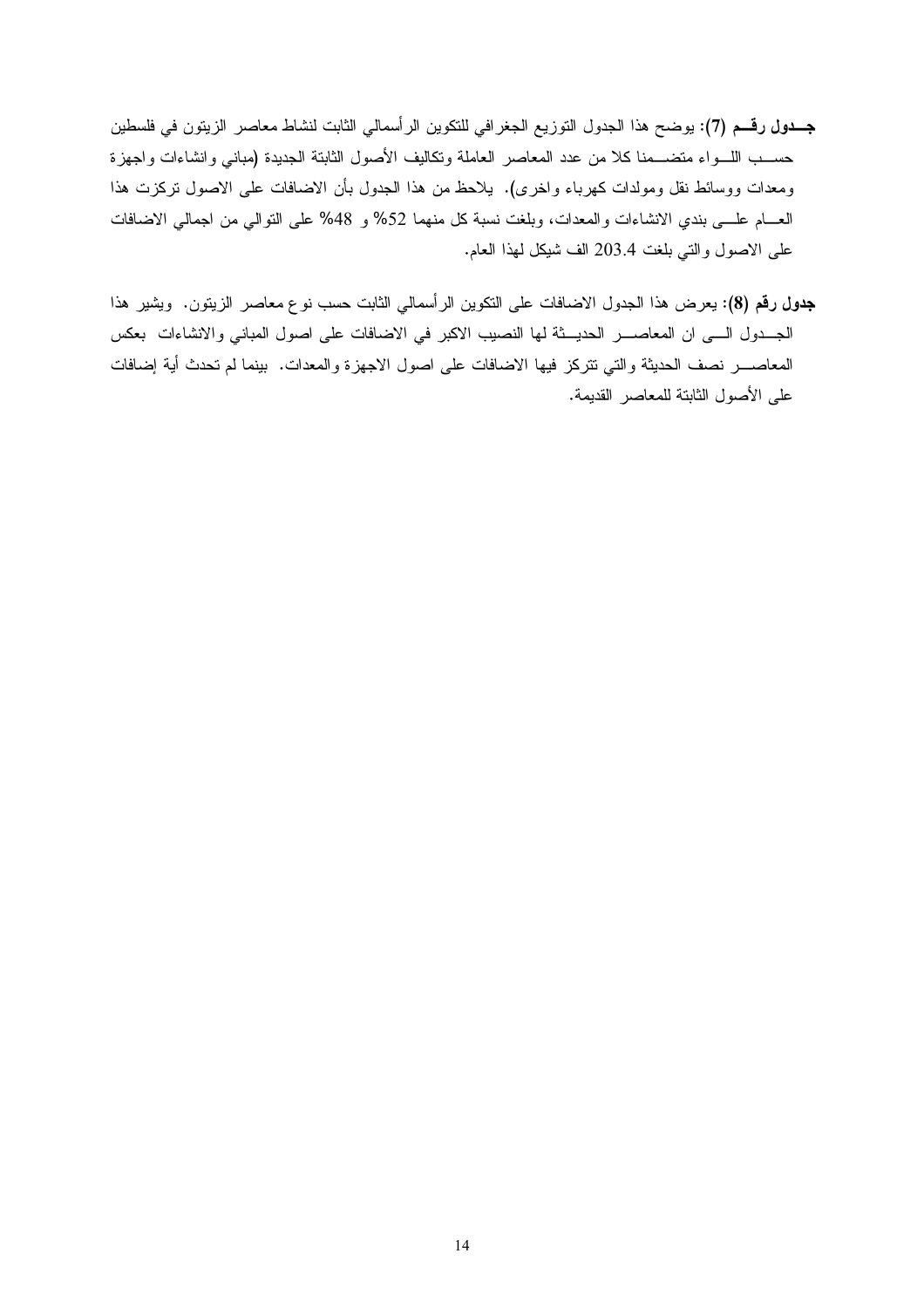#### جدول (1) اهم المؤشرات الأقتصادية لنشاط معاصر الزيتون (القيمة بالألف شيكل) Table (1) Main Economic Indicators For Olive Presses (Value in Thousands NIS) 1995

<span id="page-15-0"></span>

|                    | الأضافة الأجمالية      | القيمة المضافة | فيمة الناتج    | فبمة المدخلات      | الأجور والرواتب             | عدد العاملين | معاصر الزيتون العاملة |               |
|--------------------|------------------------|----------------|----------------|--------------------|-----------------------------|--------------|-----------------------|---------------|
|                    | على الأصول الثابتة     |                |                |                    | <b>Wages &amp; Salaries</b> | Persons      | Operating             | اللواء        |
| <b>District</b>    | <b>Gross Additions</b> | Value added    | Oput put Value | <b>Input Value</b> |                             | Engaged      | <b>Olive Presses</b>  |               |
|                    | to Fixed Assets        | <b>Census</b>  | <b>Census</b>  | Census             |                             |              |                       |               |
| Jenin              | 20                     | 2360           | 3127           | 767                | 430                         | 418          | 44                    | جنين          |
| Tulkarm            | 124                    | 1368           | 2224           | 857                | 467                         | 618          | 55                    | طولكرم        |
| Qalqilya           | 0                      | 526            | 742            | 216                | 141                         | 220          | 15                    | فلقبلية       |
| <b>Nablus</b>      | 27                     | 756            | 1072           | 317                | 203                         | 333          | 31                    | نابلس         |
| Ramallah           | 32                     | 1105           | 1664           | 559                | 325                         | 391          | 37                    | رام الله      |
| Bethlehem          | 0                      | 174            | 265            | 92                 | 57                          | 51           | 4                     | ابيت لحم      |
| Hebron             | 0                      | 574            | 789            | 216                | 162                         | 161          | 19                    | الخليل        |
| Gaza               | 203                    | 348            | 455            | 106                | 63                          | 89           | 9                     | غزة           |
| <b>Grand Total</b> | 406                    | 7211           | 10338          | 3130               | 1848                        | 2281         | 214                   | المجموع الكلي |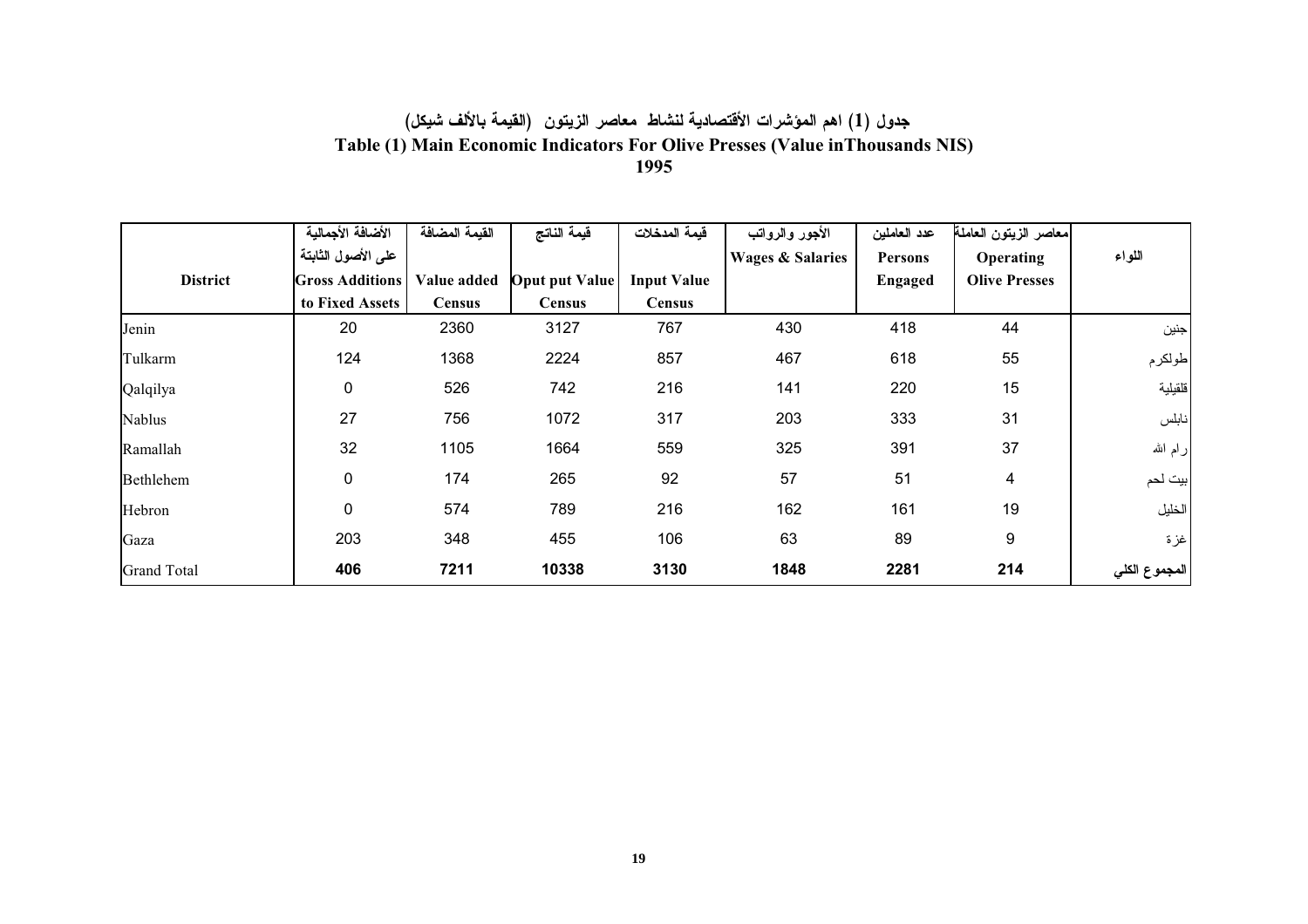#### جدول (2) العمالة وتعويضات العاملين لنشاط معاصر الزيتون Table (2) Employment and Employees Compensation For Olive Presses **1995**

|                    | تعويضات العاملين /الف شيكل | العاملون باجر         | العاملون بدون أجر     | مجموع العاملين       | عدد ايام العمل الفعلية | معاصر الزيتون العاملة   |               |
|--------------------|----------------------------|-----------------------|-----------------------|----------------------|------------------------|-------------------------|---------------|
| <b>District</b>    | <b>Employees Comp-</b>     | <b>Paid Employees</b> | <b>Unpaid Workers</b> | <b>Total Persons</b> | Actual                 | Operating               | اللواء        |
|                    | ensation/Thous. NIS        |                       |                       | Engaged              | <b>Working Days</b>    | <b>Olive Presses</b>    |               |
| Jenin              | 430                        | 385                   | 33                    | 418                  | 6484                   | 44                      | جنين          |
| Tulkarm            | 467                        | 516                   | 102                   | 618                  | 9154                   | 55                      | طولكرم        |
| Qalqilya           | 141                        | 199                   | 21                    | 220                  | 2412                   | 15                      | قلقبلية       |
| Nablus             | 203                        | 283                   | 50                    | 333                  | 3712                   | 31                      | نابلس         |
| Ramallah           | 325                        | 317                   | 74                    | 391                  | 5191                   | 37                      | رام الله      |
| Bethlehem          | 57                         | 44                    |                       | 51                   | 684                    | $\overline{\mathbf{4}}$ | بيت لحم       |
| Hebron             | 162                        | 121                   | 40                    | 161                  | 2005                   | 19                      | الخليل        |
| Gaza               | 63                         | 62                    | 27                    | 89                   | 2192                   | 9                       | غزة           |
| <b>Grand Total</b> | 1848                       | 1927                  | 354                   | 2281                 | 31834                  | 214                     | المجموع الكلي |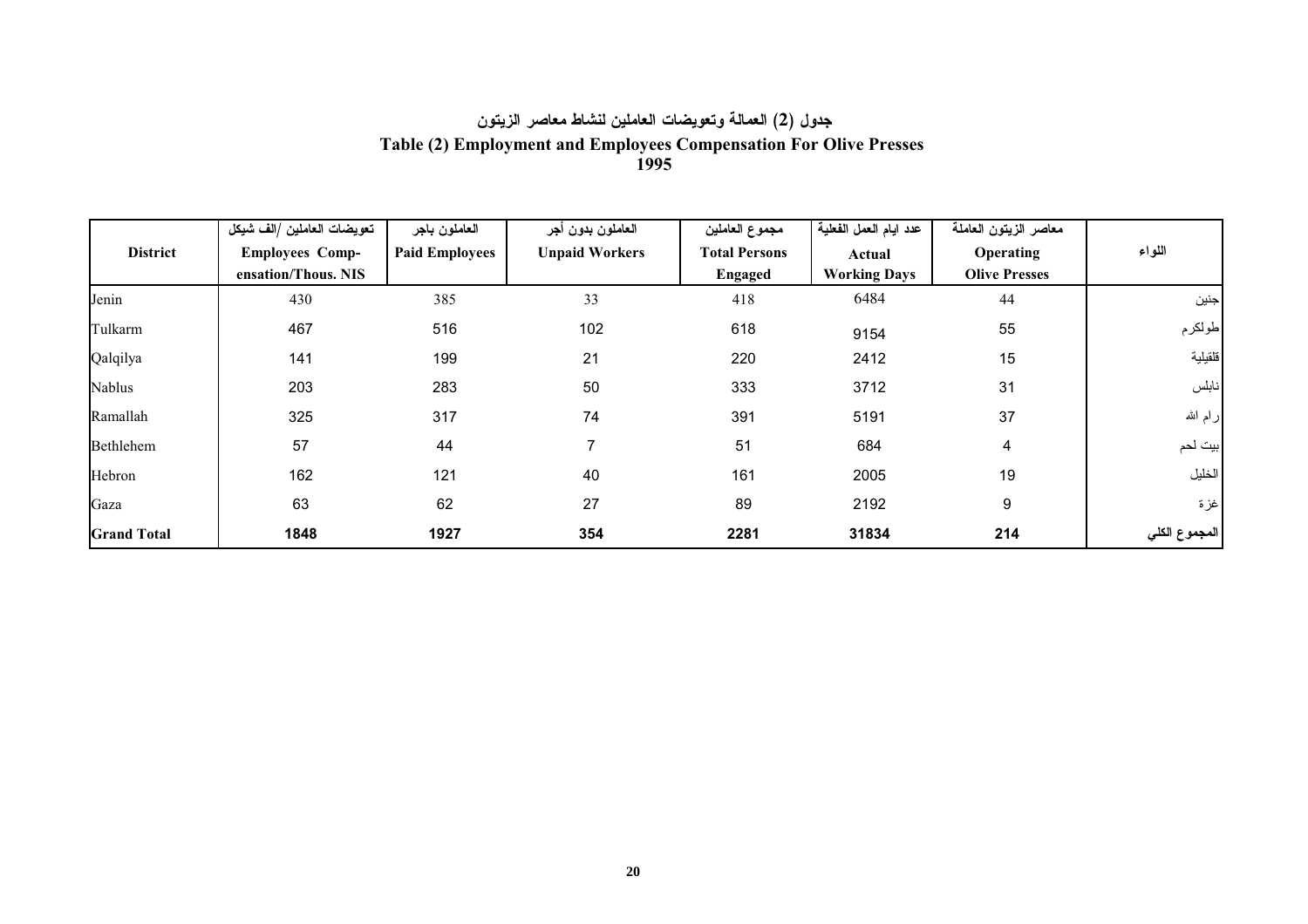# جدول (3) العمالة وتعويضات العاملين لنشاط معاصر الزيتون

# Table (3) Employment and Employees Compensation for Olive Presses According To The Kind of Press

1995

|                         | تعويضات العاملين /الف شيكل | العاملون باجر         | العاملون بدون أجر     | مجموع العاملين       | ممعاصر الزيتون العاملة إ |               |
|-------------------------|----------------------------|-----------------------|-----------------------|----------------------|--------------------------|---------------|
| <b>Olive Press Type</b> | <b>Employees Comp-</b>     | <b>Paid Employees</b> | <b>Unpaid Workers</b> | <b>Total Persons</b> | Operating                | نوع المعصرة   |
|                         | ensation/Thous. NIS        |                       |                       | Engaged              | <b>Olive Presses</b>     |               |
| Old                     | 80                         | 124                   | 28                    | 152                  | 19                       | فديمة         |
| Half Automatic          | 904                        | 1032                  | 139                   | 1171                 | 96                       | نصف اتو ماتبك |
| Automatic               | 863                        | 771                   | 187                   | 958                  | 99                       | اتوماتيك      |
| <b>Total</b>            | 1847                       | 1927                  | 354                   | 2281                 | 214                      | المجموع       |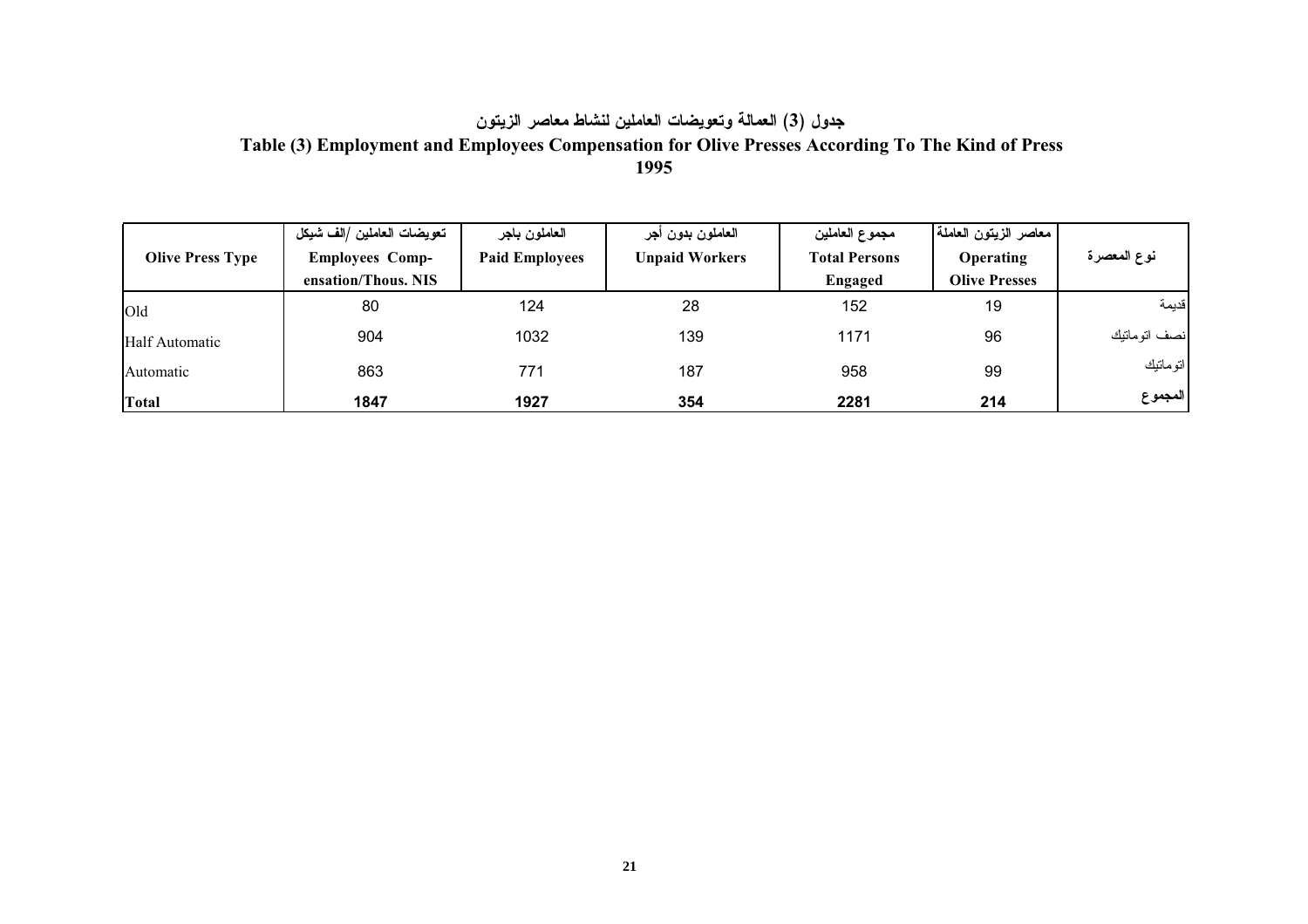#### جدول (4) مستلزمات الأنتاج والخدمات الصناعية لنشاط معاصر الزيتون Table (4) Cost of Inputs and Industrial Services For Olive Presses 1995

|                    |               |                             |                                                             | معاصر الزيتون العاملة |        |           |                                      |              |                      |               |
|--------------------|---------------|-----------------------------|-------------------------------------------------------------|-----------------------|--------|-----------|--------------------------------------|--------------|----------------------|---------------|
|                    |               |                             | <b>Cost of Materials and Various Services in Thous. NIS</b> |                       |        |           |                                      |              |                      | اللواء        |
| <b>District</b>    | مصروفات اخرى  | اصلاح وصيانة                | الكهرباء                                                    | المياه                | الزيوت | المحروقات | قطع غيار وعدد                        | المجموع      | Operating            |               |
|                    | Other Expend. | Repair & Maint. Electricity |                                                             | Water                 | Oil    | Fuel      | <b>Maintenance Parts &amp; Tools</b> | <b>Total</b> | <b>Olive Presses</b> |               |
| Jenin              | 157           | 104                         | 77                                                          | 78                    | 13     | 121       | 217                                  | 767          | 44                   | جنين          |
| Tulkarm            | 131           | 95                          | 89                                                          | 45                    | 16     | 177       | 304                                  | 857          | 55                   | طولكرم        |
| Qalqilya           | 34            | 47                          | 7                                                           | 9                     | 5      | 32        | 83                                   | 216          | 15                   | فلقبلية       |
| <b>Nablus</b>      | 59            | 63                          | 52                                                          | 28                    | $\,6$  | 26        | 82                                   | 317          | 31                   | نابلس         |
| Ramallah           | 93            | 43                          | 139                                                         | 43                    | 1      | 22        | 219                                  | 559          | 37                   | رام الله      |
| Bethlehem          | 12            | 16                          | 27                                                          | 7                     | 1      | 8         | 21                                   | 92           | 4                    | ابيت لحم      |
| Hebron             | 6             | 31                          | 18                                                          | 34                    | $\,6$  | 103       | 17                                   | 216          | 19                   | الخليل        |
| Gaza               | 22            | 3                           | 43                                                          | 7                     | 1      | 6         | 26                                   | 106          | 9                    | غزة           |
| <b>Grand Total</b> | 514           | 402                         | 452                                                         | 251                   | 49     | 495       | 969                                  | 3130         | 214                  | المجموع الكلي |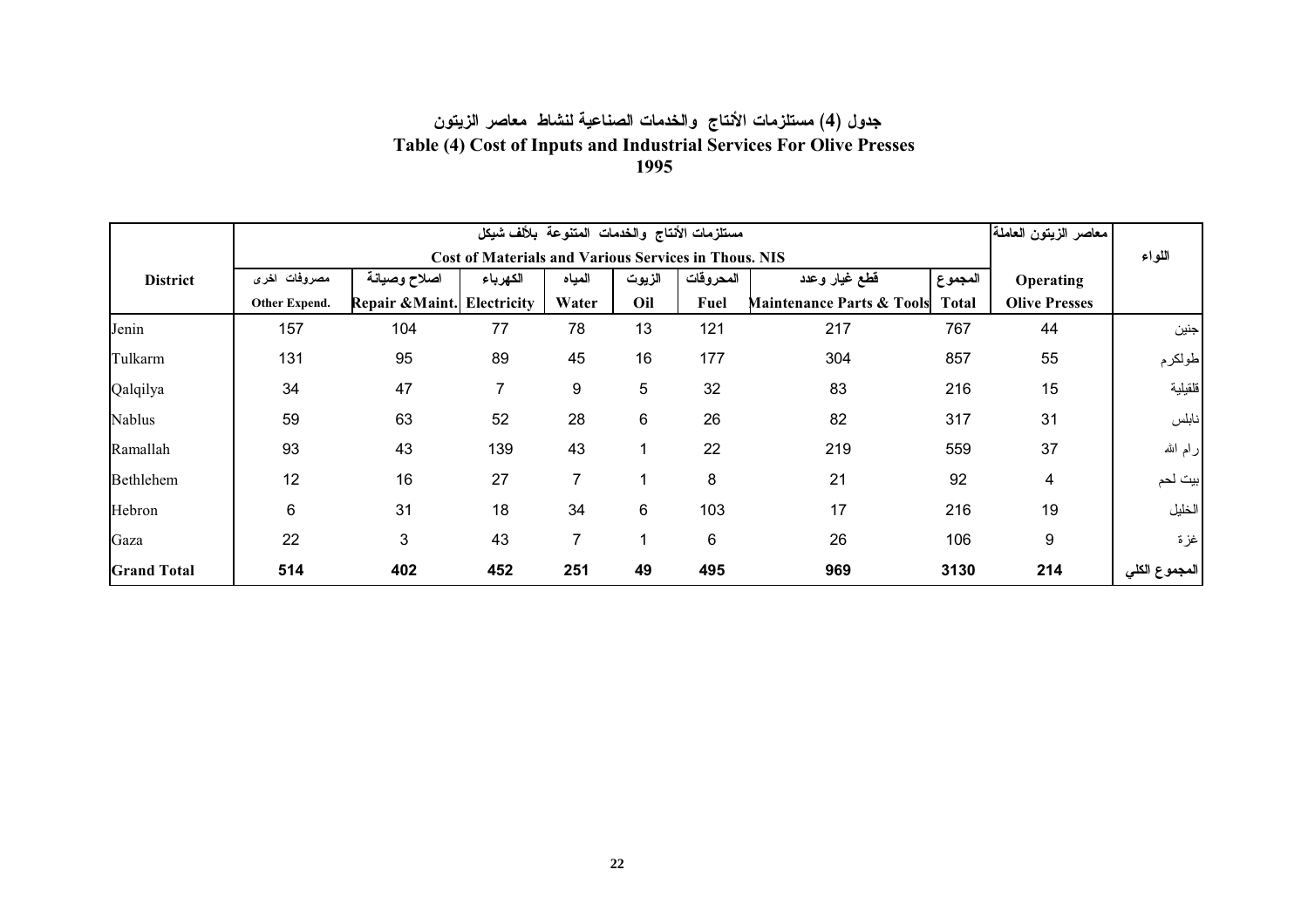#### جدول (5) كمية الزيتون المدروس والزيت المنتجة لنشاط معاصر الزيتون Table (5) Olive Input Quantity and Olive Oile Output Value & Quantity for Olive Presses 1995

|                    |                                                    |              | كمية وقيمة الزيت المنتجة حسب نوع المعصرة                        |                      |                                    | كمية الزيتون المدروس حسب نوع المعصرة بالطن |                                               |                          |         | معاصر الزيتون        |               |
|--------------------|----------------------------------------------------|--------------|-----------------------------------------------------------------|----------------------|------------------------------------|--------------------------------------------|-----------------------------------------------|--------------------------|---------|----------------------|---------------|
|                    |                                                    |              | Oil Quantity & Value by Kind of Press                           |                      |                                    |                                            | ntity of Olive Pressing by Kind of Presses in |                          |         |                      | اللواء        |
| <b>District</b>    | Automatic                                          |              | Total قديمة ونصف اوتوماتيك d & Half Automa قديمة ونصف اوتوماتيك |                      |                                    | المجموع                                    | اتوماتيك                                      | قديمة ونصف اوتوماتيك     | المجموع | Operating            |               |
|                    | القيمة بالألف شيكل                                 | الكمية بالطن | القيمة بالألف شيكل                                              | الكمية بالطن         | القيمة بالألف شبكل                 | الكمية بالطن                               | Automatic                                     | Old $&$ Half             | Total   | <b>Olive Presses</b> |               |
|                    | Value in Thous.NIS Quant.in Tons alue in Thous.NIS |              |                                                                 | <b>Quant.in Tons</b> | Value in Thous.NIS   Quant.in Tons |                                            |                                               | Automatic                |         |                      |               |
| Jenin              | 36,692                                             | 3,586        | 10,120                                                          | 993                  | 46,812                             | 4,579                                      | 13,405                                        | 3,696                    | 17,101  | 44                   | جنين          |
| Tulkarm            | 16,706                                             | 1,614        | 14,247                                                          | 1,312                | 30,953                             | 2,926                                      | 5,985                                         | 4,703                    | 10,688  | 55                   | طولكرم        |
| Qlqilya            | 5,291                                              | 436          | 6,127                                                           | 528                  | 11,418                             | 964                                        | 1,520                                         | 1,916                    | 3,436   | 15                   | فلقبلية       |
| Nablus             | 5,484                                              | 492          | 8,199                                                           | 730                  | 13,683                             | 1,222                                      | 1,701                                         | 2,650                    | 4,351   | 31                   | نابلس         |
| Ramallah           | 12,861                                             | 1,111        | 7,053                                                           | 570                  | 19,915                             | 1,681                                      | 4,266                                         | 1,958                    | 6,224   | 37                   | رام الله      |
| Bethlehem          | 4,502                                              | 228          | 71                                                              | 5                    | 4,573                              | 232                                        | 986                                           | 19                       | 1,004   | 4                    | بيت لحم       |
| Hebron             | 14,859                                             | 995          | $\sim$                                                          |                      | 14,859                             | 995                                        | 3,947                                         | $\overline{\phantom{0}}$ | 3,947   | 19                   | الخليل        |
| Gaza               | 8,006                                              | 499          | 934                                                             | 56                   | 8,941                              | 555                                        | 2,752                                         | 336                      | 3,088   | 9                    | غزة           |
| <b>Grand Total</b> | 104,401                                            | 8,960        | 46,752                                                          | 4,194                | 151,153                            | 13,154                                     | 34,561                                        | 15,278                   | 49,839  | 9                    | المجموع الكلي |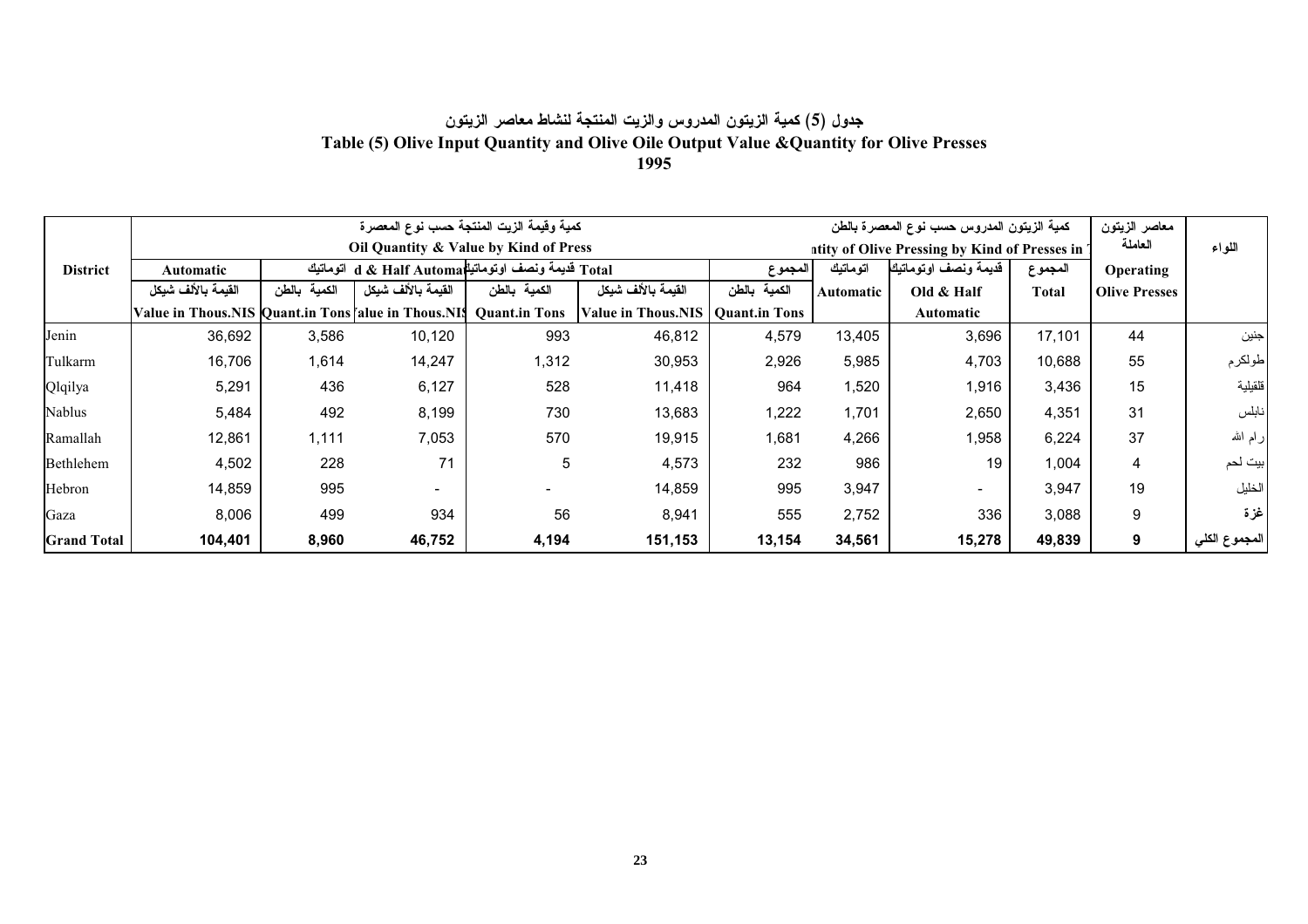#### جدول (6) الأصول الثابته لنشاط معاصر الزيتون بالألف شيكل Table (6) Fixed Assets For Olive Presses in Thous.NIS 1995

|                    | القيمة الدفترية       | الأهتلاك            | التالف والمفقود | الاضافات الاجمالية | القيمة الدفترية          | عدد معاصر الزيتون    |               |
|--------------------|-----------------------|---------------------|-----------------|--------------------|--------------------------|----------------------|---------------|
|                    | في نهاية السنة        |                     |                 | خلال العام         | في بداية السنة           | العاملة              | اللواء        |
| <b>District</b>    | <b>Stock Value at</b> | <b>Depreciation</b> | Damages and     | <b>New Assets</b>  | <b>Book Value at</b>     | Operating            |               |
|                    | the End of Year       |                     | <b>Losses</b>   | in 1995            | <b>Beginning of Year</b> | <b>Olive Presses</b> |               |
| Jenin              | 5320                  | 1430                | 0               | 20                 | 6697                     | 44                   | إجنين         |
| Tulkarm            | 5056                  | 1083                | $\pmb{0}$       | 124                | 6011                     | 55                   | طولكرم        |
| Qalqilya           | 897                   | 301                 | $\pmb{0}$       | 0                  | 1198                     | 15                   | قلقبلية       |
| <b>Nablus</b>      | 1248                  | 301                 | $\pmb{0}$       | 27                 | 1522                     | 31                   | انابلس        |
| Ramallah           | 2563                  | 582                 | $\pmb{0}$       | 32                 | 3112                     | 37                   | رام الله      |
| Bethlehem          | 338                   | 143                 | $\pmb{0}$       | $\mathbf{0}$       | 480                      | 4                    | بيت لحم       |
| Hebron             | 5151                  | 1536                | $\pmb{0}$       | $\mathbf{0}$       | 6687                     | 19                   | الخليل        |
| Gaza               | 707                   | 269                 | $\pmb{0}$       | $\mathbf{0}$       | 976                      | 9                    | اغزة          |
| <b>Grand Total</b> | 21279                 | 5645                | $\bf{0}$        | 203                | 26684                    | 214                  | المجموع الكلي |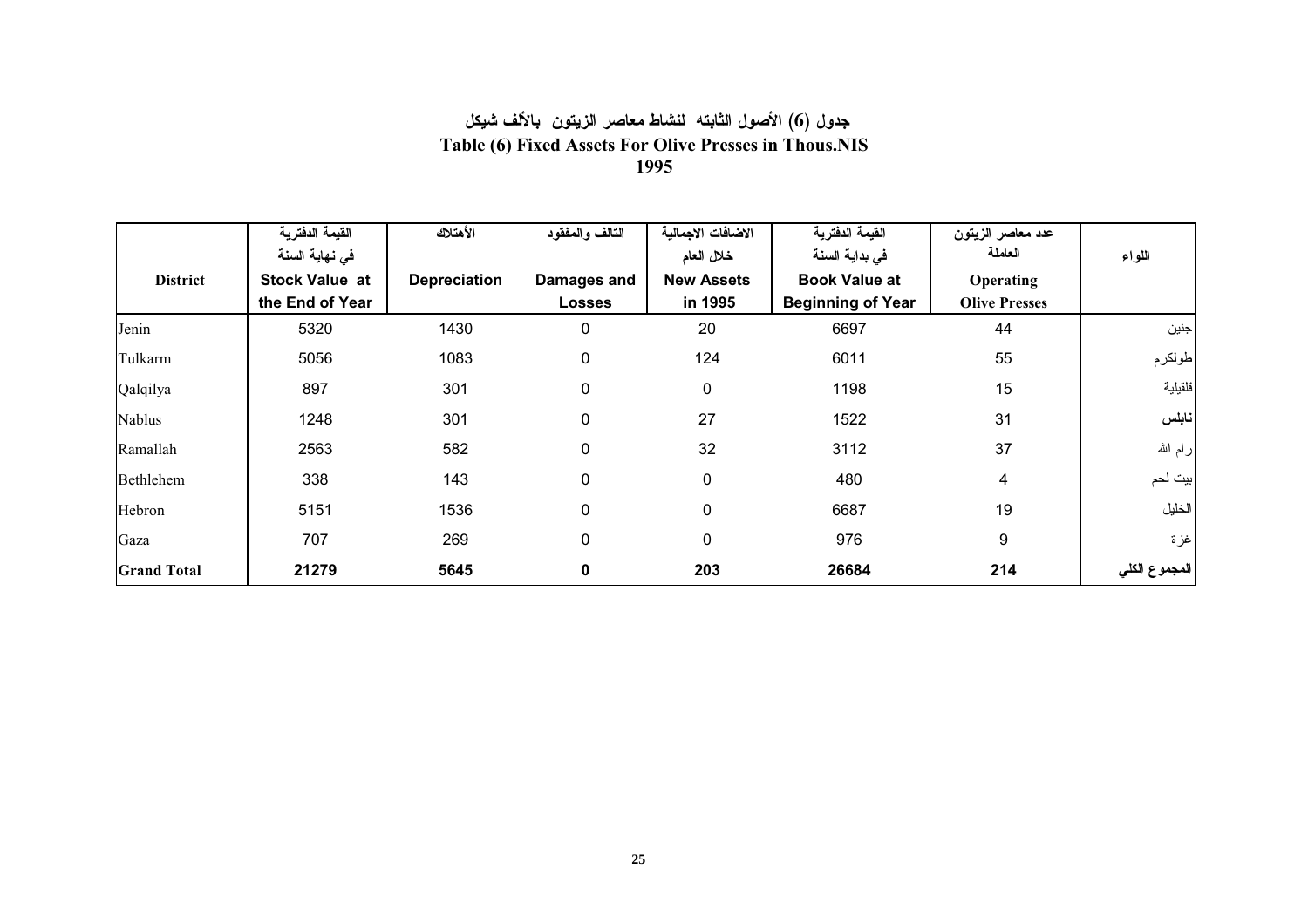#### جدول (7) تكاليف الأصول الثابتة الجديدة لنشاط معاصر الزيتون Table (7) Cost of New Fixed Assets for Olive Presses 1995

|                    |              |              | معاصر الزيتون |                                                                        |                |              |                      |               |
|--------------------|--------------|--------------|---------------|------------------------------------------------------------------------|----------------|--------------|----------------------|---------------|
|                    |              |              |               | <b>Cost of New Fixed Assets / Thous. NIS</b>                           |                |              | العاملة              | اللواء        |
| <b>District</b>    | اخرى         | مولد         | وسائط نقل     | اجهزة ومعدات                                                           | مبانى وانشاءات | المجموع      | Operating            |               |
|                    | Other        |              |               | Generator Transport Equip. Machinery & other Equip. Buildings & Const. |                | <b>Total</b> | <b>Olive Presses</b> |               |
| Jenin              | $\theta$     | 0            | $\Omega$      | 20                                                                     | 0              | 20           | 44                   | جنين          |
| Tulkarm            | $\theta$     | 0            |               | 50                                                                     | 74             | 124          | 55                   | طولكرم        |
| Qalqilya           | $\theta$     | $\mathbf{0}$ |               | $\Omega$                                                               | $\mathbf 0$    | $\Omega$     | 15                   | فلقبلية       |
| <b>Nablus</b>      | $\theta$     | 0            |               | 27                                                                     | 0              | 27           | 31                   | نابلس         |
| Ramallah           | $\theta$     | 0            |               | 0                                                                      | 32             | 32           | 37                   | رام الله      |
| Bethlehem          | $\theta$     | 0            |               |                                                                        | 0              | $\mathbf{0}$ | 4                    | بيت لحم       |
| Hebron             | $\theta$     | 0            |               | 0                                                                      | 0              | $\mathbf{0}$ | 19                   | الخليل        |
| Gaza               | $\theta$     | $\mathbf{0}$ | $\Omega$      | 203                                                                    | 0              | 203          | 9                    | غزة           |
| <b>Grand Total</b> | $\mathbf{0}$ |              |               | 300                                                                    | 106            | 406          | 214                  | المجموع الكلي |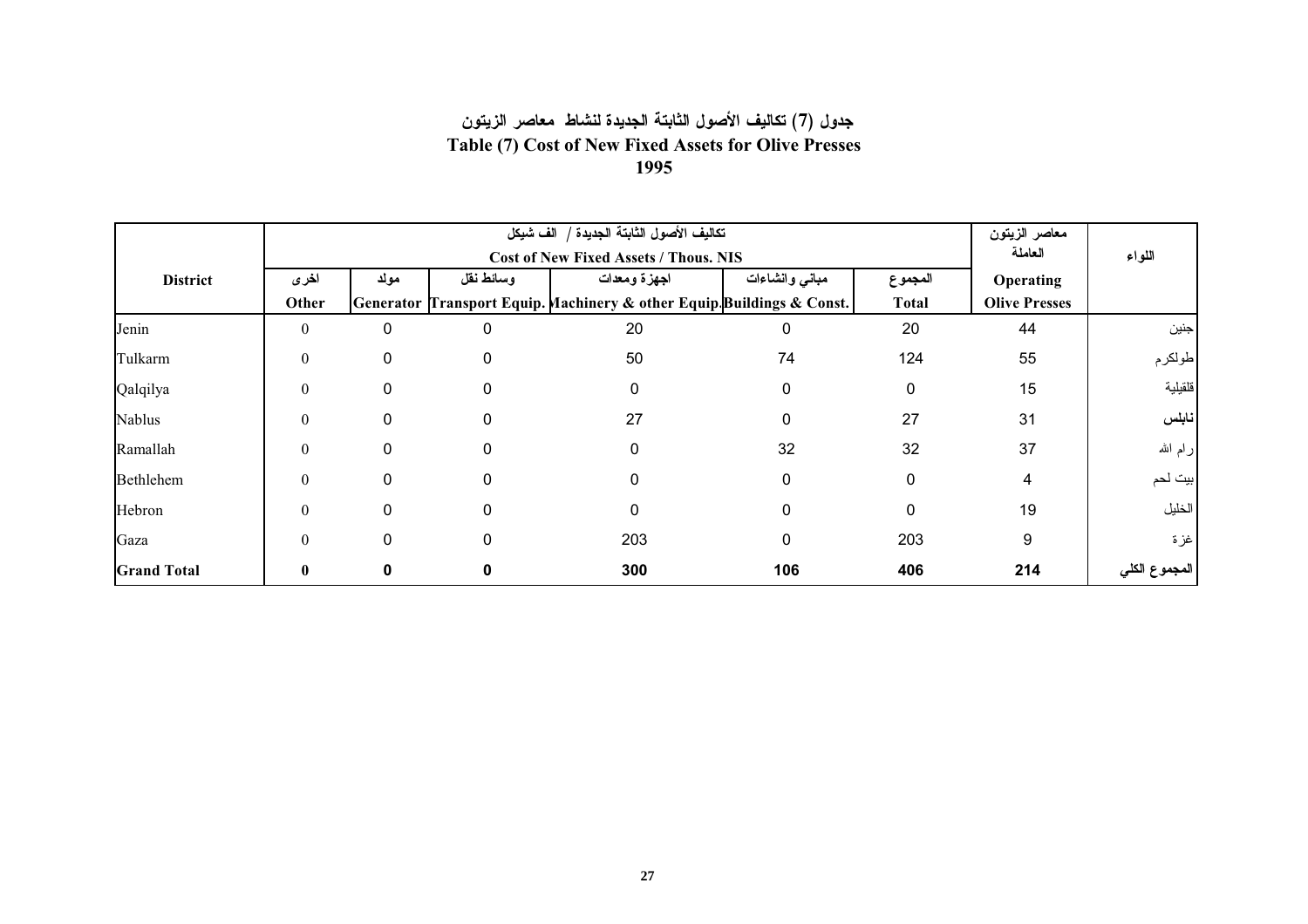# جدول (8) تكاليف الاضافات على الاصول الثابتة خلال سنة المسح حسب انواع معاصر الزيتون Table (8) Cost of New Fixed Assets by Kind Olive Presses<br>1995

|                      |                                              |           |            | تكاليف الاضافات على الاصول الثابتة خلال سنة المسح بالألف شيكل |                |              | عدد المعاصر |                |  |  |
|----------------------|----------------------------------------------|-----------|------------|---------------------------------------------------------------|----------------|--------------|-------------|----------------|--|--|
|                      | <b>Cost of New Fixed Assets In Thous.NIS</b> |           |            |                                                               |                |              |             |                |  |  |
| <b>Kind of Press</b> | اخرى                                         | مولد      | و سائط نقل | اجهزة ومعدات                                                  | مبانس وانشاءات | المجموع      |             |                |  |  |
|                      | Other                                        | Generator |            | Fransport Equip. Iachinery & other Equip Buildings & Const.   |                | <b>Total</b> |             |                |  |  |
| Old                  | $\theta$                                     | 0         |            |                                                               |                |              | 19          | قديمة          |  |  |
| Half Automatic       | $\Omega$                                     |           |            | 97                                                            |                | 103          | 96          | انصف أونوماتيك |  |  |
| Automatic            | $\Omega$                                     | 0         |            | 203                                                           | 100            | 303          | 99          | أوتوماتيك      |  |  |
| Total                |                                              |           |            | 300                                                           | 106            | 406          | 214         | المجموع        |  |  |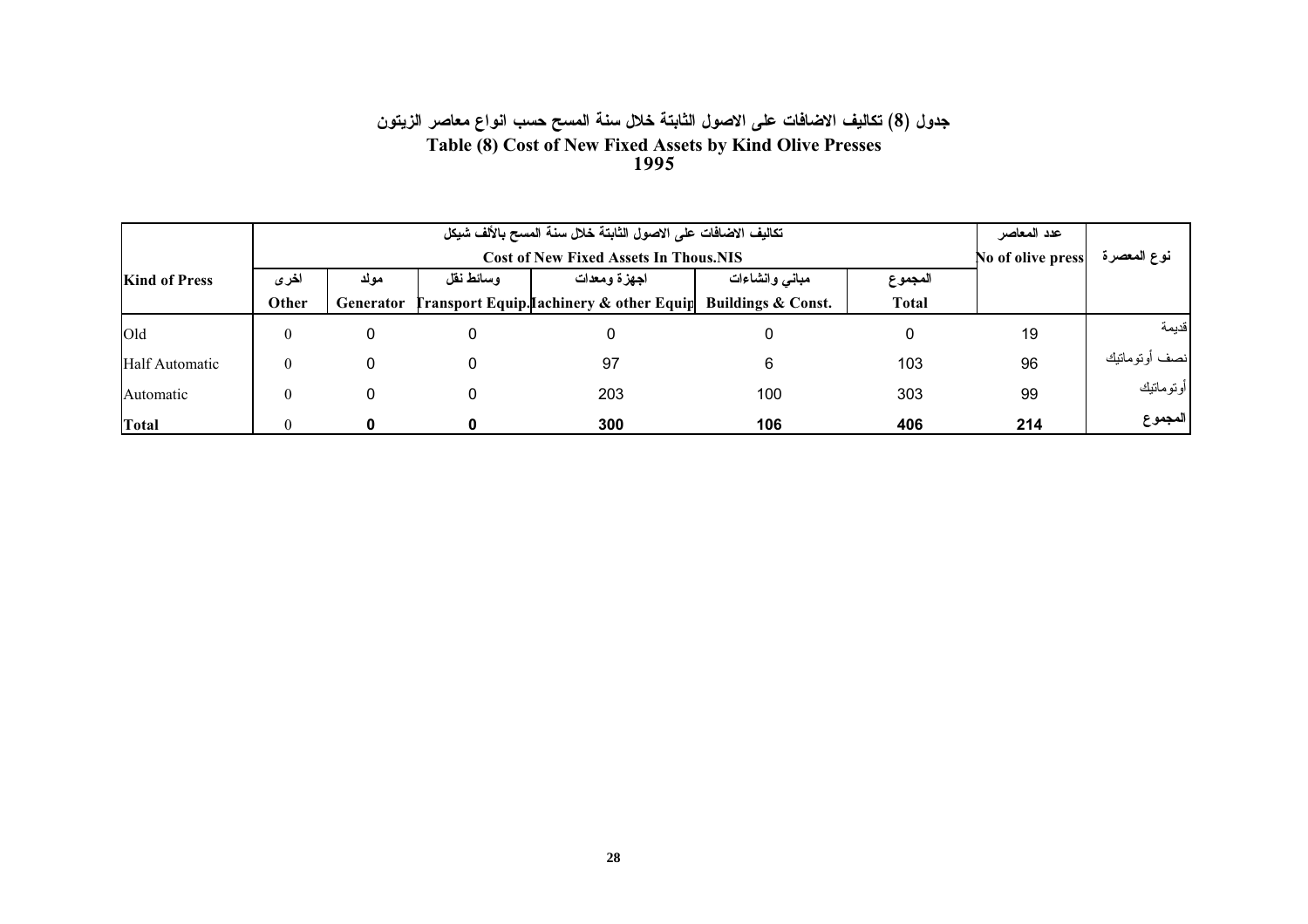<span id="page-23-0"></span>

شكل (1) عدد معاصر الزيتون العاملة **Figure (1) Number of Operating Presses** 1995



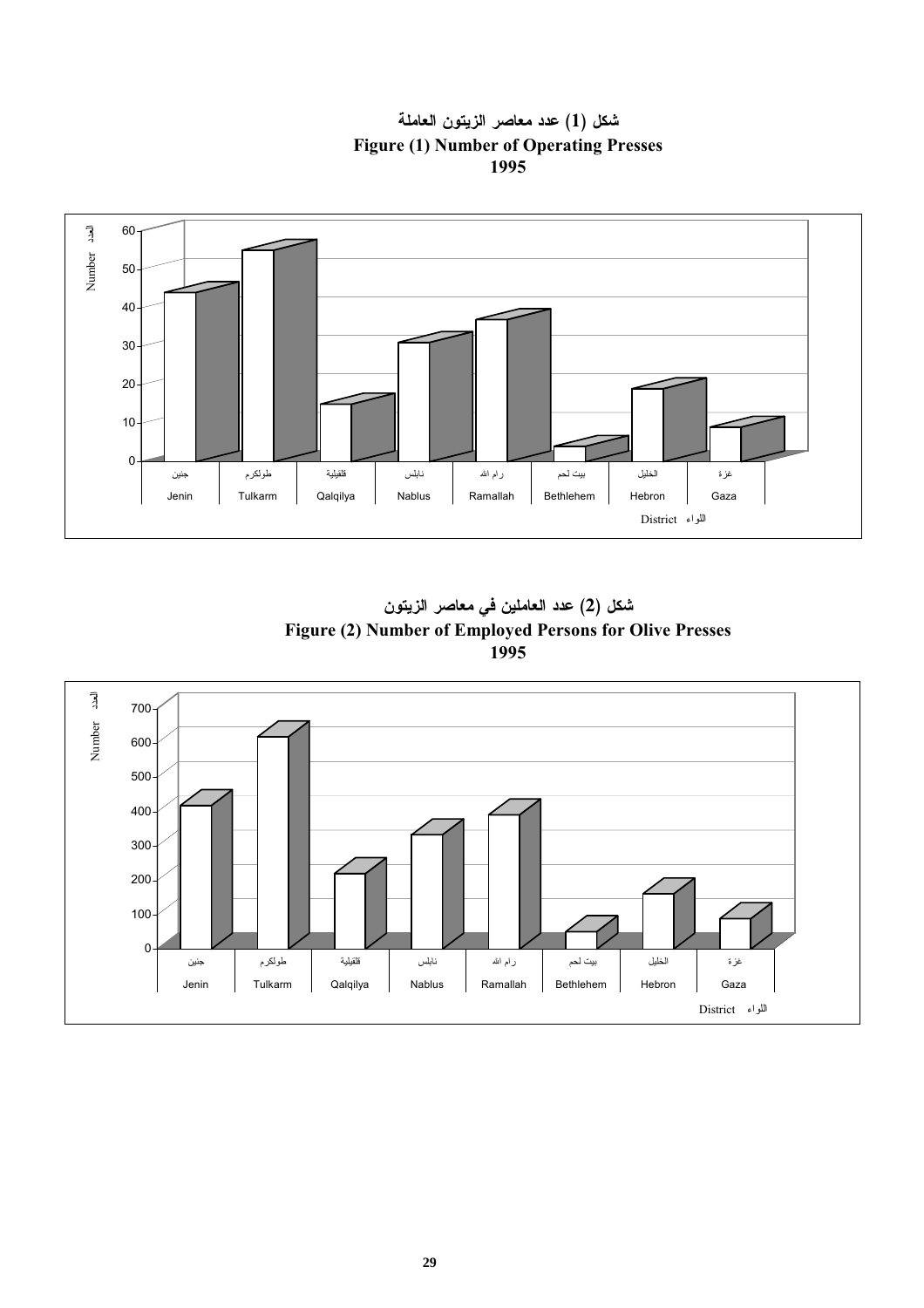شكل (3) قيمة الاجور والرواتب والمدخلات والانتاج لنشاط معاصر الزيتون (الف شيكل) Figure (3) Value of wages & Salaries, Inputs and Output for Olive Presses (Thousands NIS) 1995

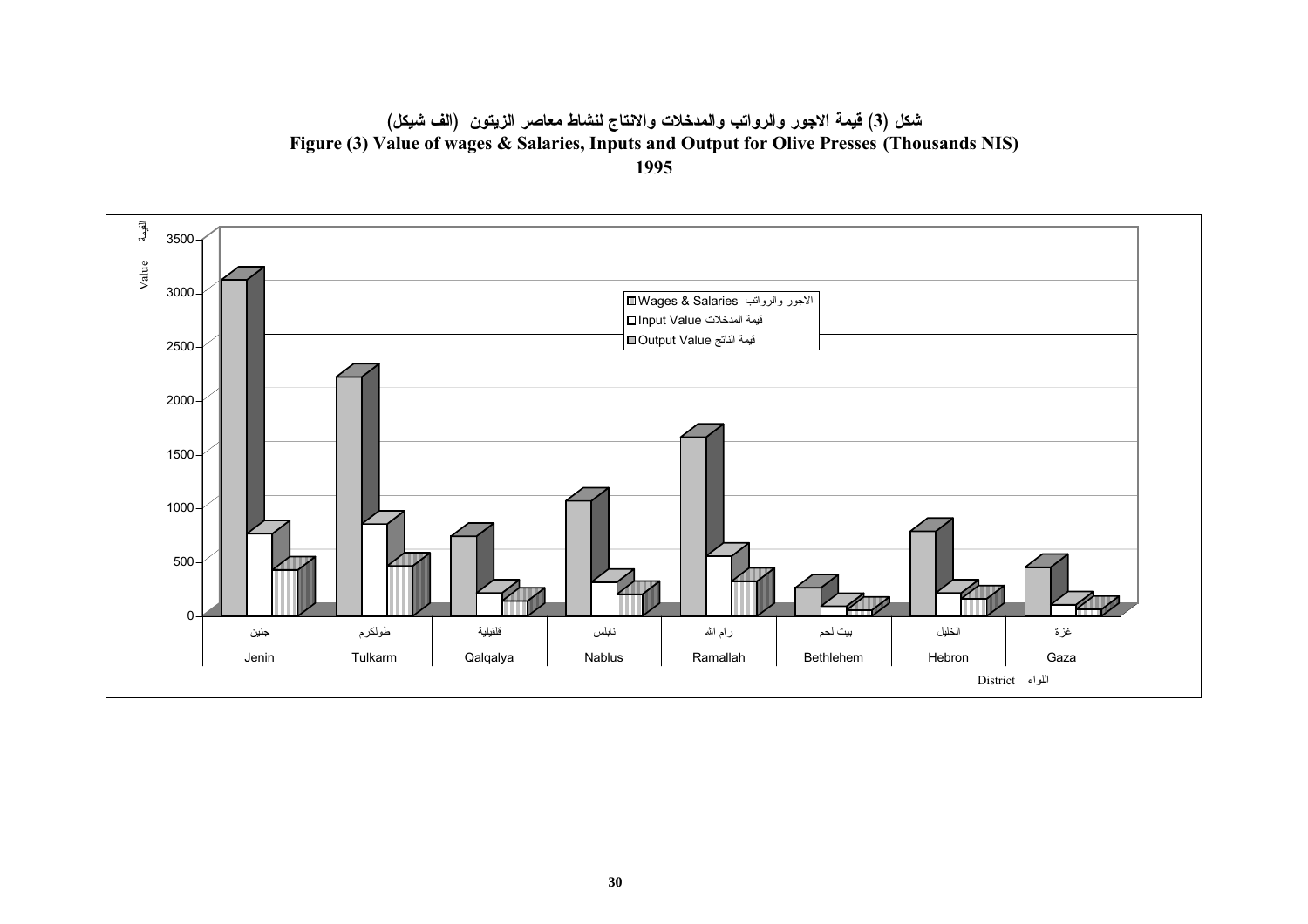شكل (4) مستلزمات الأنتاج والخدمات الصناعية لنشاط معاصر الزيتون (الف شيكل) Table (4) Cost of Materials and Industrial Services For Olive Presses (Thousands NIS) 1995

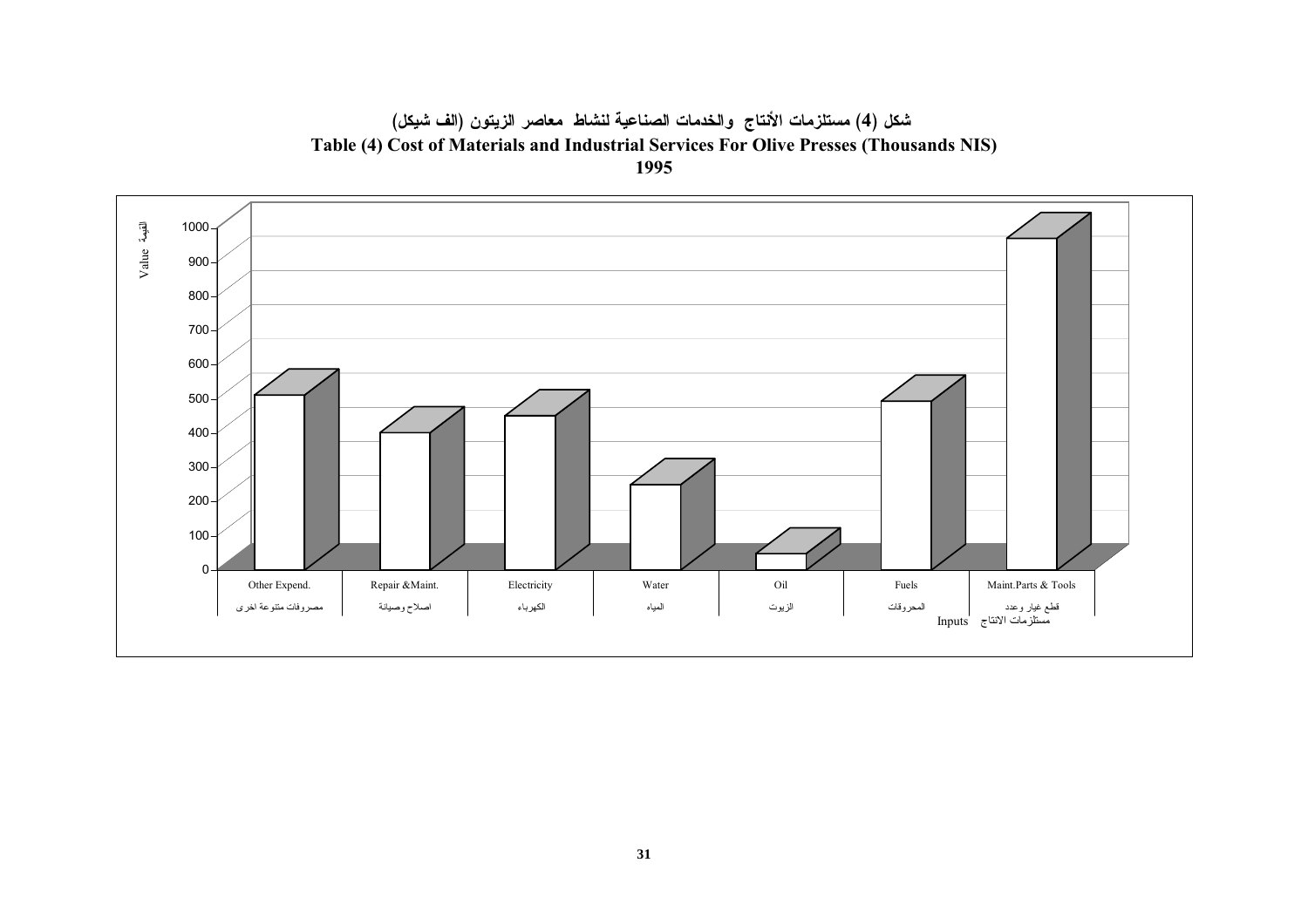شكل (5) كمية الزيتون المدروس والزيت المستخرجة في معاصر الزيتون بالطن Figure (5) Olive Input and Oil output for Olive Prsses In Tons<br>1995

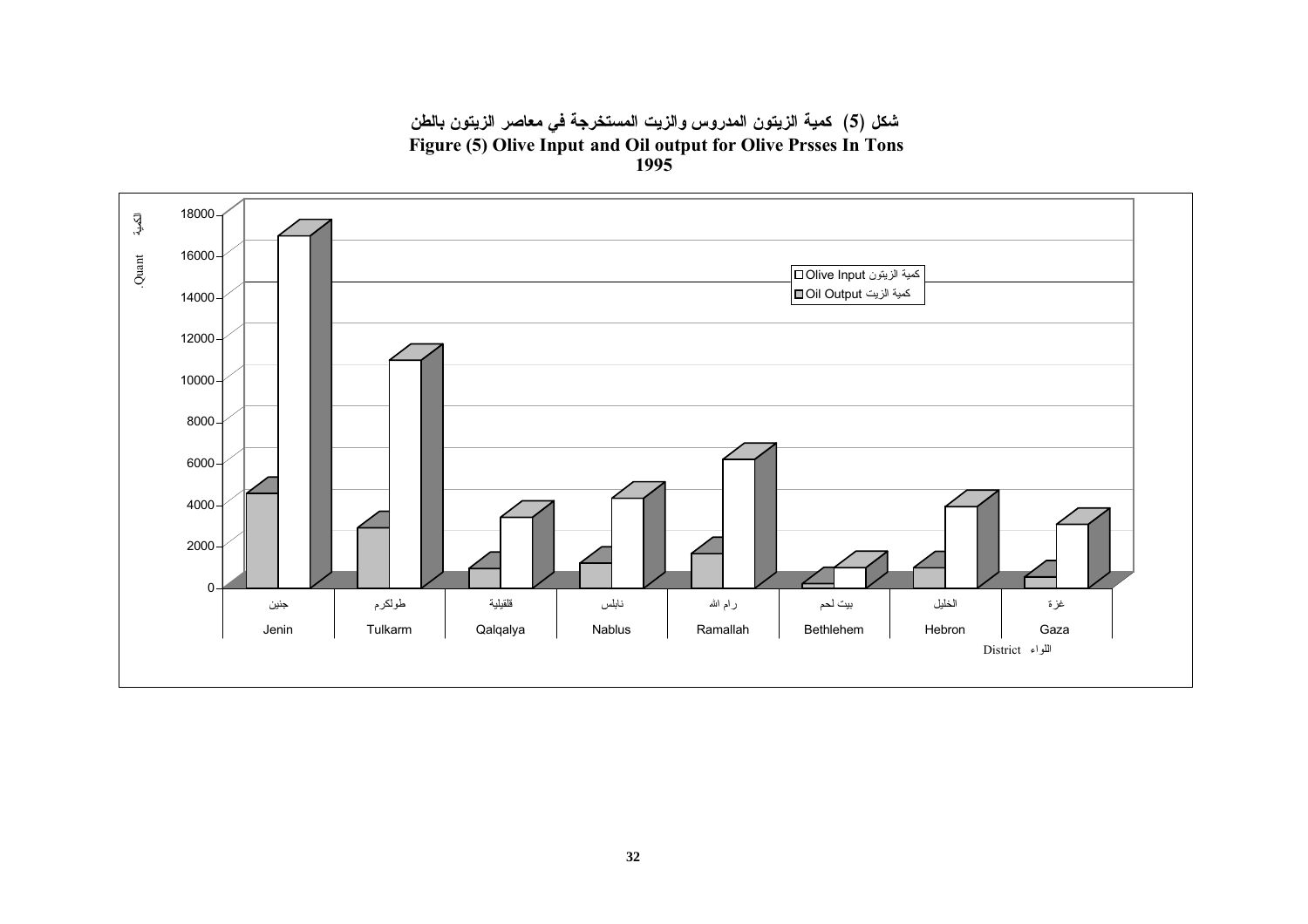

# Palestinian Central Bureau of Statistics

# Olive Presses Survey- 1995 Main Findings

February, 1996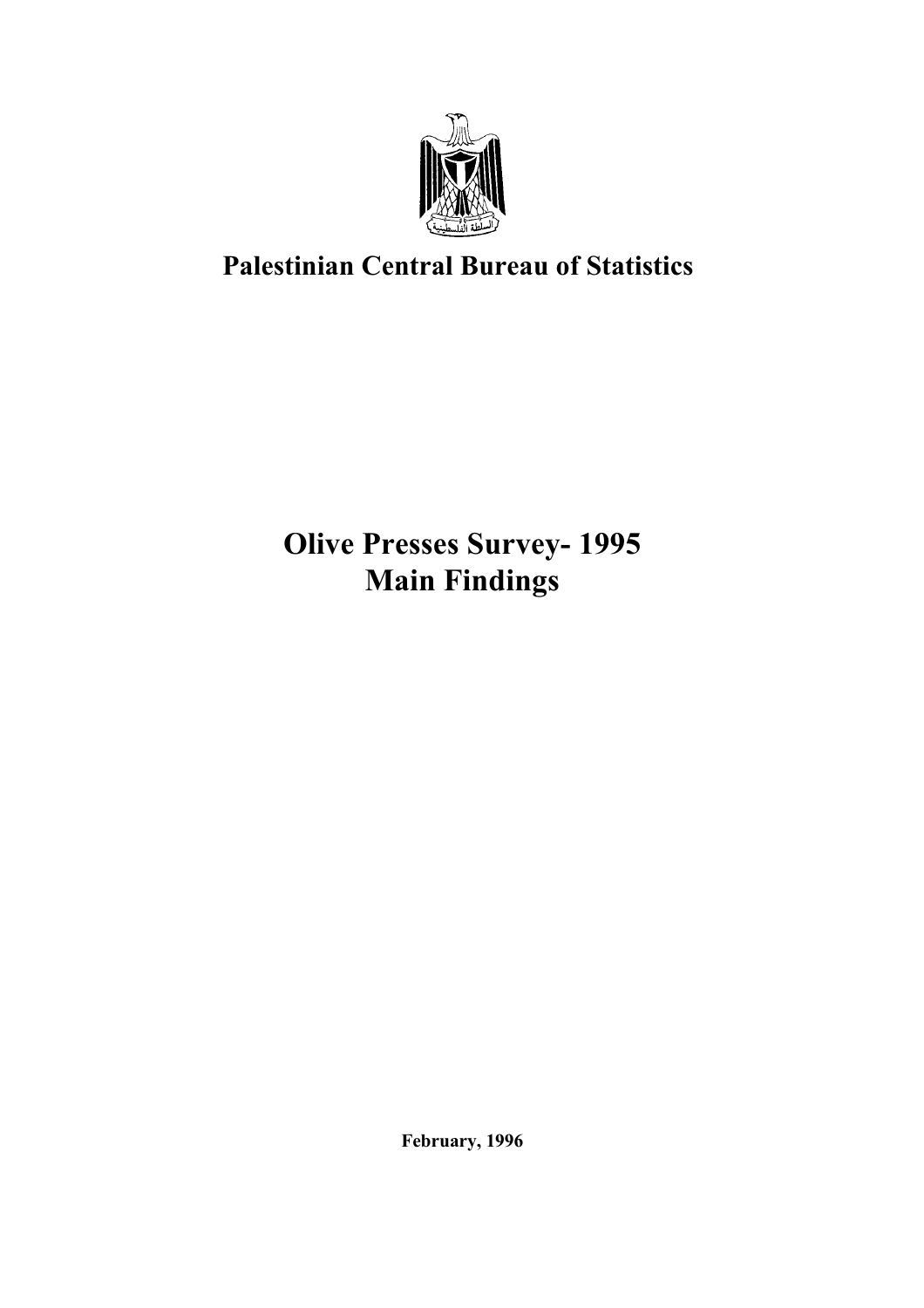#### PAGE NUMBERS OF ENGLISH TEXT ARE PRINTED IN SQUARE BRACKETS. TABLES ARE PRINTED IN THE ARABIC ORDER (FROM RIGHT TO LEFT)

 1996. ,February ر All rights reserved.

Suggested Citation:

Palestinian Central Bureau of Statistics, 1996. Olive Presses Survey-1995: Main Findings. Ramallah-Palestine.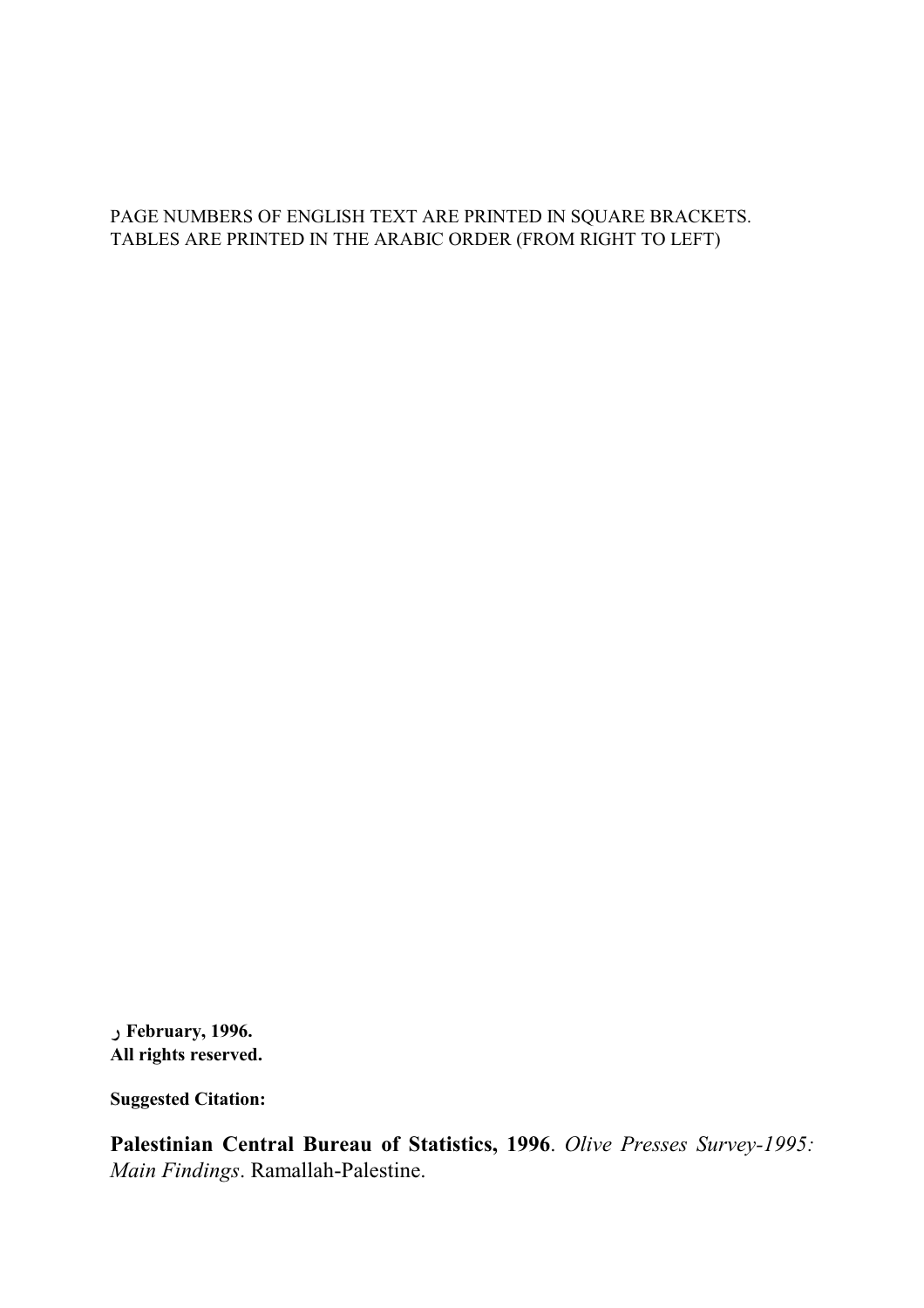#### Acknowledgment

The success of PCBS field work teams has not been possible without the kind reception and full cooperation from the owners and managers of Olive Presses. The Palestinian Central Bureau of Statistics appreciates the support and the commitment of all those involved in the launching and implementation of the Olive Presses Survey Program.

Funds needed for the planning and implementation of this program have been made available through a generous grant provided by Federal Republic of Germany through the German Agency for Technical Cooperation (GTZ). PCBS expresses its gratitude to The Government of Germany and GTZ for such generous contribution.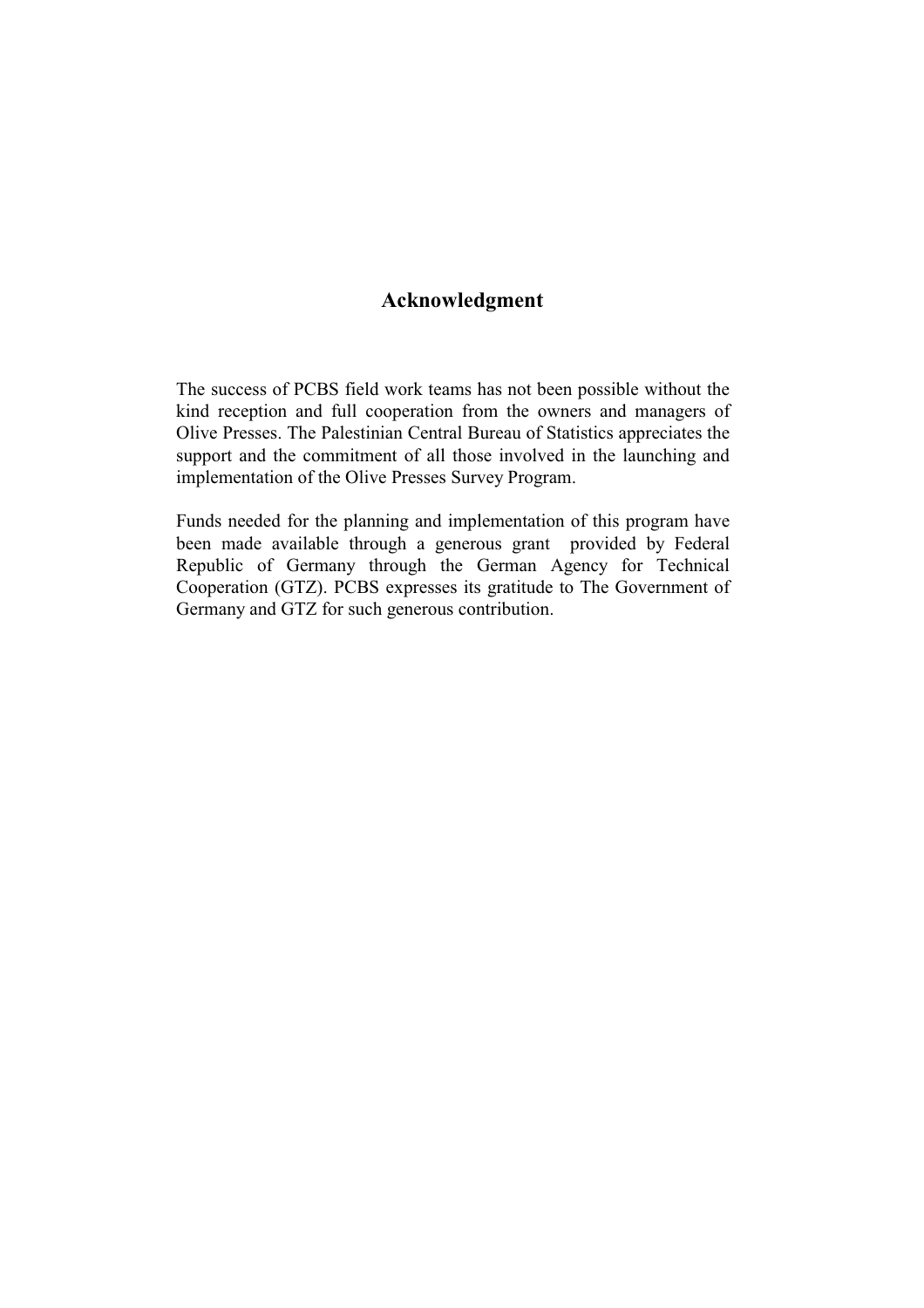#### The Team of Olives Presses-1995 Survey

# Administration and Supervision<br>Omar Yusef

Mahmoud Al-Qayyah Technical Director Afif Abdul-Aziz Dr. Hazem Al-Shunnar

#### Field Work

Abdul -Karim Mazi'l (Field Work Coordinator) Maher Salah Ali Hafiz Barghuthi Homdi Qawasmi Jihad Al-Takruri Bassam Masoud Samir Sirawi **Abdul-Karim Aref** Muhammad Abu Moalla Nabil Al-Ghul

Editing and Coding

Programming Hadil Abu-Omar

**Tabulation**<br>Omar Yusef

Mahmoud Al-Qayyah

#### Data Entry Rita Abbushi

**Report Writing**<br>Omar Yusef

Mahmoud Al-Qayyah

### Preparation of English Summary

Abdul-Rahim Al-Hasan

Technical Support and Final Review of Publication Dr. Hasan Abu Libdeh

## Typing and Secretarial Duties

Nasim Shahin Zahyka

- **Executive Director**
- 

Omar Yousef Jamil Iqtifan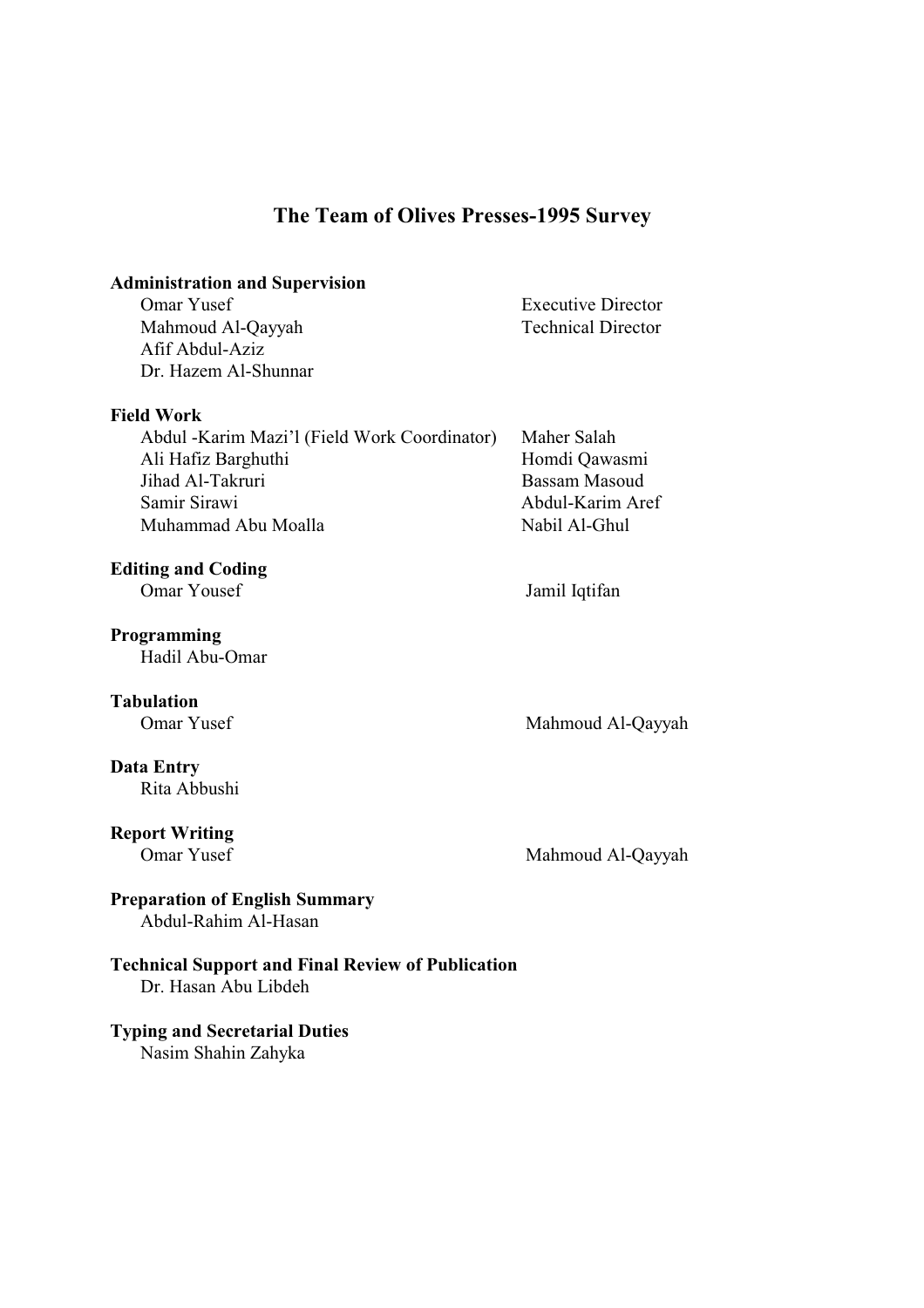#### Preface

The crop of olives constitutes one of the main agricultural crops in Palestinian Territory. Production of Olive Oil is considered as one of the important components of the Palestinian economy, which contributes almost a quarter of the total agricultural income. The olive production is characterized with fluctuations in production in the different seasons.

In its efforts to make data available on all components of the Palestinian National Accounts, the PCBS has taken upon it self the mandate of collecting data on olive production on an annual basis through a census of all Olive Presses operating in West Bank and Gaza Strip during olive picking season. This census is expected to be launched in mid October of each year. Data collection is expected to be completed by the end of January of the next year.

This publication includes the findings of the first census on the production of olive presses in Palestine for the 1995 season. We hope that this effort will contribute to the availability of data on various sectors of the Palestinian economic and social activities.

February, 1996 **Dr. Hasan Abu-**

Libdeh President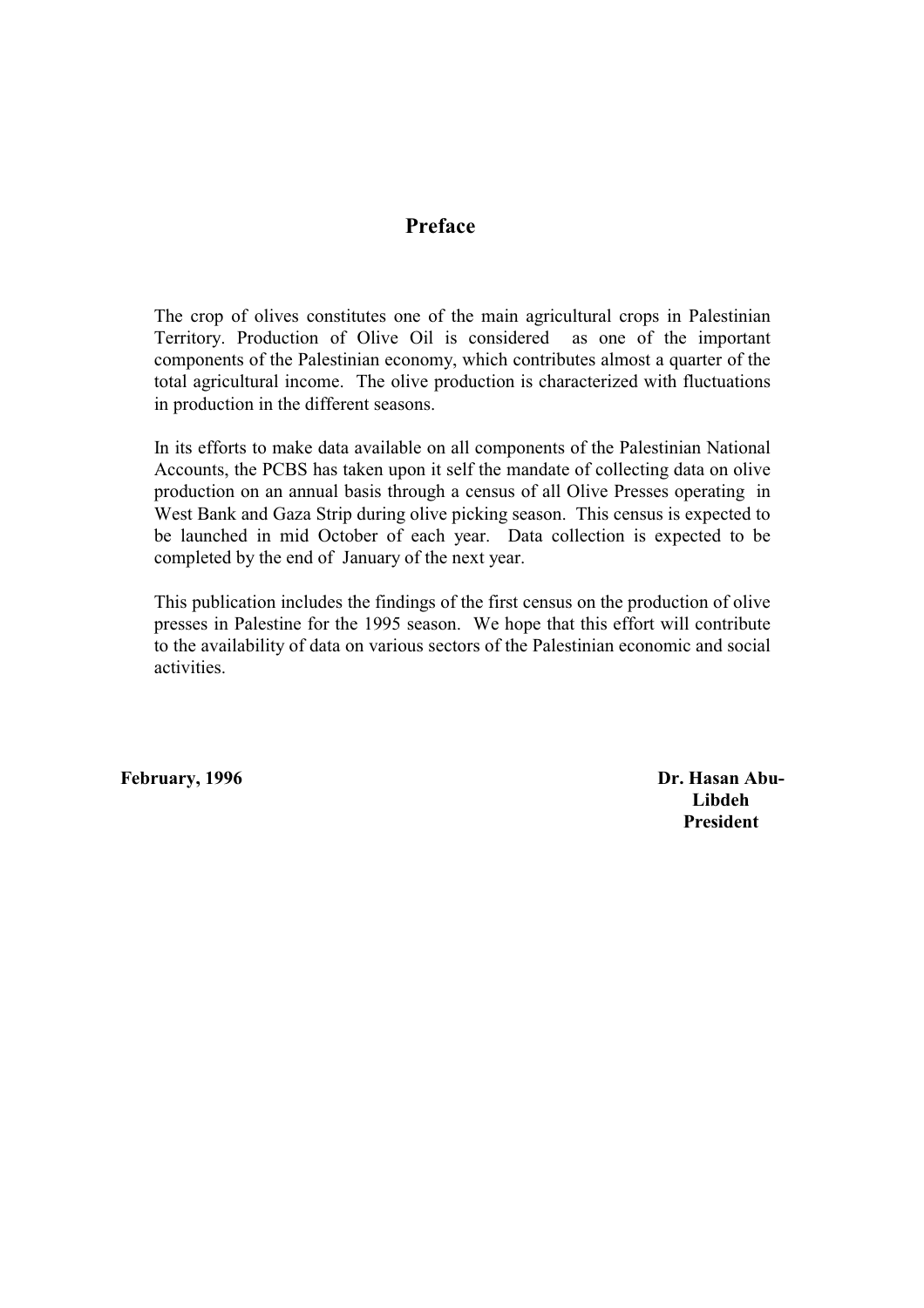## Table of Contents

| <b>Page</b> |
|-------------|
|             |
|             |
| [9]         |
|             |
| [11]        |
| 19          |
| 29          |
|             |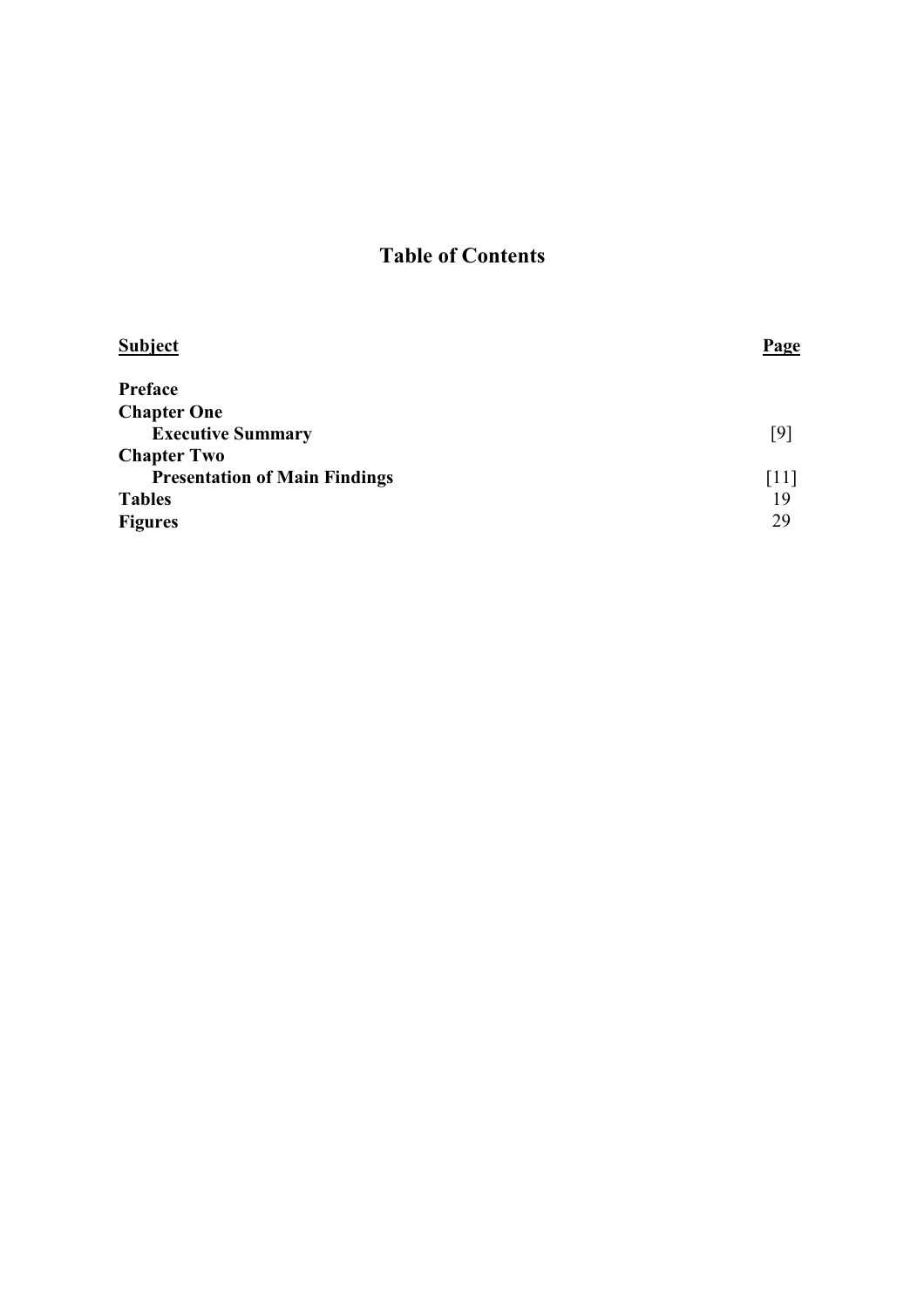## List of Table

|                                                                | Page                                                                 |  |  |  |
|----------------------------------------------------------------|----------------------------------------------------------------------|--|--|--|
| Main Economic Indicators For Olive Presses/NIS                 | 19                                                                   |  |  |  |
| <b>Employment and Employees Compensation For Olive Presses</b> | 20                                                                   |  |  |  |
| Employment and Employees Compensation for Olive<br>Presses     | 21                                                                   |  |  |  |
| According To The Kind of Press                                 |                                                                      |  |  |  |
| Cost of Inputs and Industrial Services For Olive Presses       | 22                                                                   |  |  |  |
| Table $(5)$                                                    |                                                                      |  |  |  |
| Presses                                                        |                                                                      |  |  |  |
| Fixed Assets For Olive Presses in Thous.NIS                    | $25 - 26$                                                            |  |  |  |
| Cost of New Fixed Assets For Olive Presses                     | 27                                                                   |  |  |  |
| Cost of New Fixed Assets by Kind of Olive Presses              | 28                                                                   |  |  |  |
|                                                                | Olive Input Quantity and Olive Oil Output Value & Quantity for Olive |  |  |  |

# List of Figures

| <b>Figure</b> |                                                                                   | Page |
|---------------|-----------------------------------------------------------------------------------|------|
| Figure $(1)$  | Number of Operating Olive Presses                                                 | 29   |
| Figure $(2)$  | Number of Employed Persons for Olive Presses                                      | 29   |
| Figure $(3)$  | Value of wages & Salaries, Inputs and Output for Olive Presses<br>(Thousands NIS) | 30   |
| Figure $(4)$  | Cost of Inputs and Industrial Services For Olive Presses (Thousands<br>NIS)       | 31   |
| Figure $(5)$  | Olive Input and Oil output for Olive Presses In Tons                              | 32   |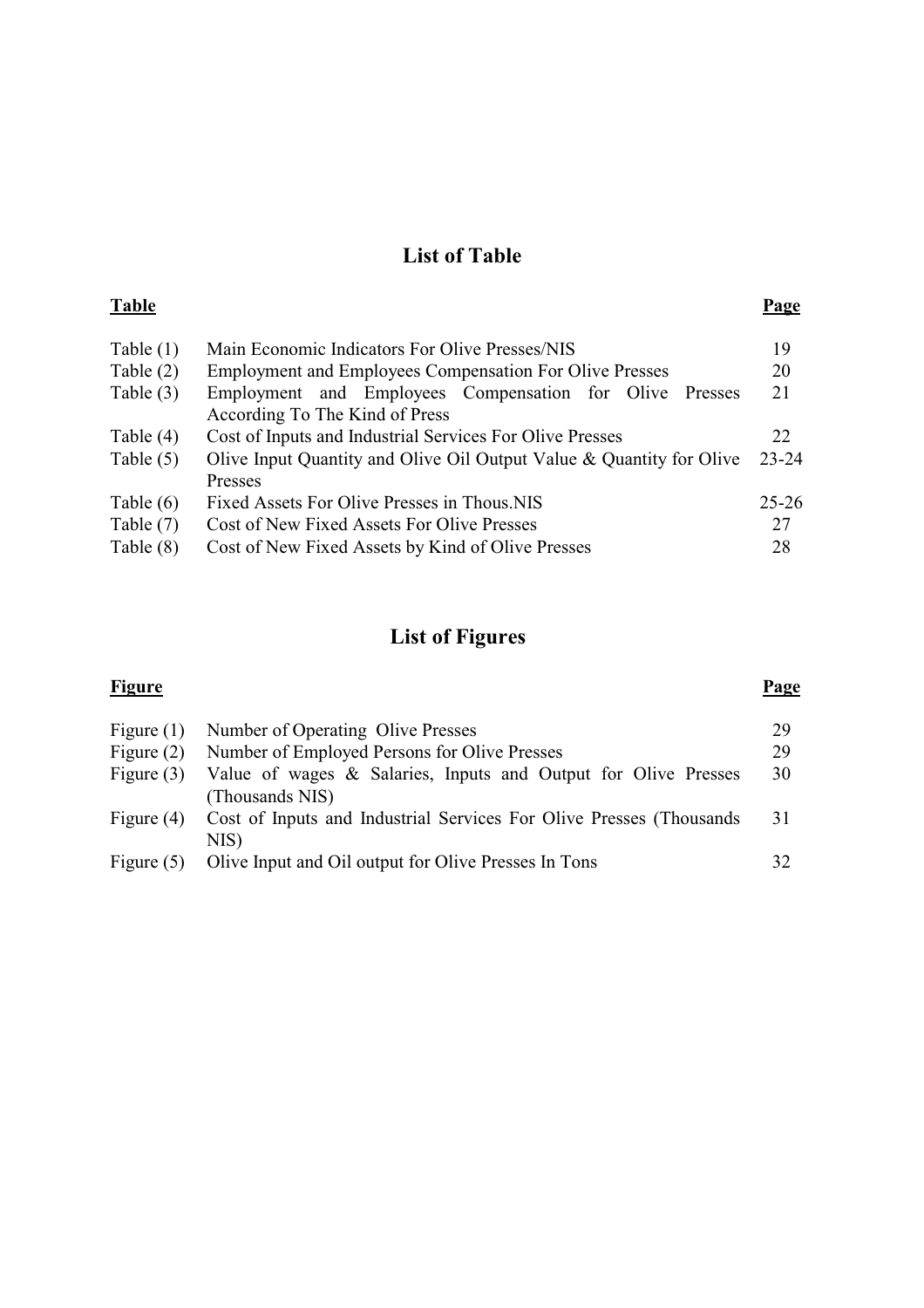#### Chapter One Executive Summary

#### <span id="page-34-0"></span>**Overview**

Olive production constitutes one of the main agricultural crops produced in Palestinian Territory, the area planted with olives constitutes 45% of the rainfed areas in Palestinian districts, excloding Gaza district. This activity contributes  $25\%$ <sup>1</sup> of the total agricultural income. The olive production is characterized with fluctuations in production in the different seasons. Naturally, the production of olive oil depends on the seasonal production of olives. Data on olive production will be collected on an annual basis through a census of all olive presses operating during olive picking season (mid October-January). This publication includes the findings of a survey on the production of olive presses in Palestine for the 1995 season

#### **Objectives**

This survey aims at providing data on the following:

- Amount and value of olive oil production
- Value of item products inputs
- Amount and value of electricity, water, and fuel consumption.
- Employment size and employees Compensation.
- New capital additions on fixed assets during 1995.
- Value added of olive presses activity.

#### Questionnaire components

The questionnaire used for this census is composed of the following sections and items:

Identification: Which addresses the control items such as;

- Establishment number
- Activity code
- Survey year
- Olive Press commercial name
- Owner or manager name: The person entitled for providing comprehensive data on the Olive Press
- Address of the Olive Press
- Type of Olive Press: e.g ancient press (millstone), half automatic, full automatic-one-line or full-automatic with two lines
- Actual data of starting work
- Date of work completion

#### Employees and wages:

<sup>1</sup> Applied Researches Institute, Rainfed farming in West Bank and Gaza Strip. Bethlehem, 1994, P. 65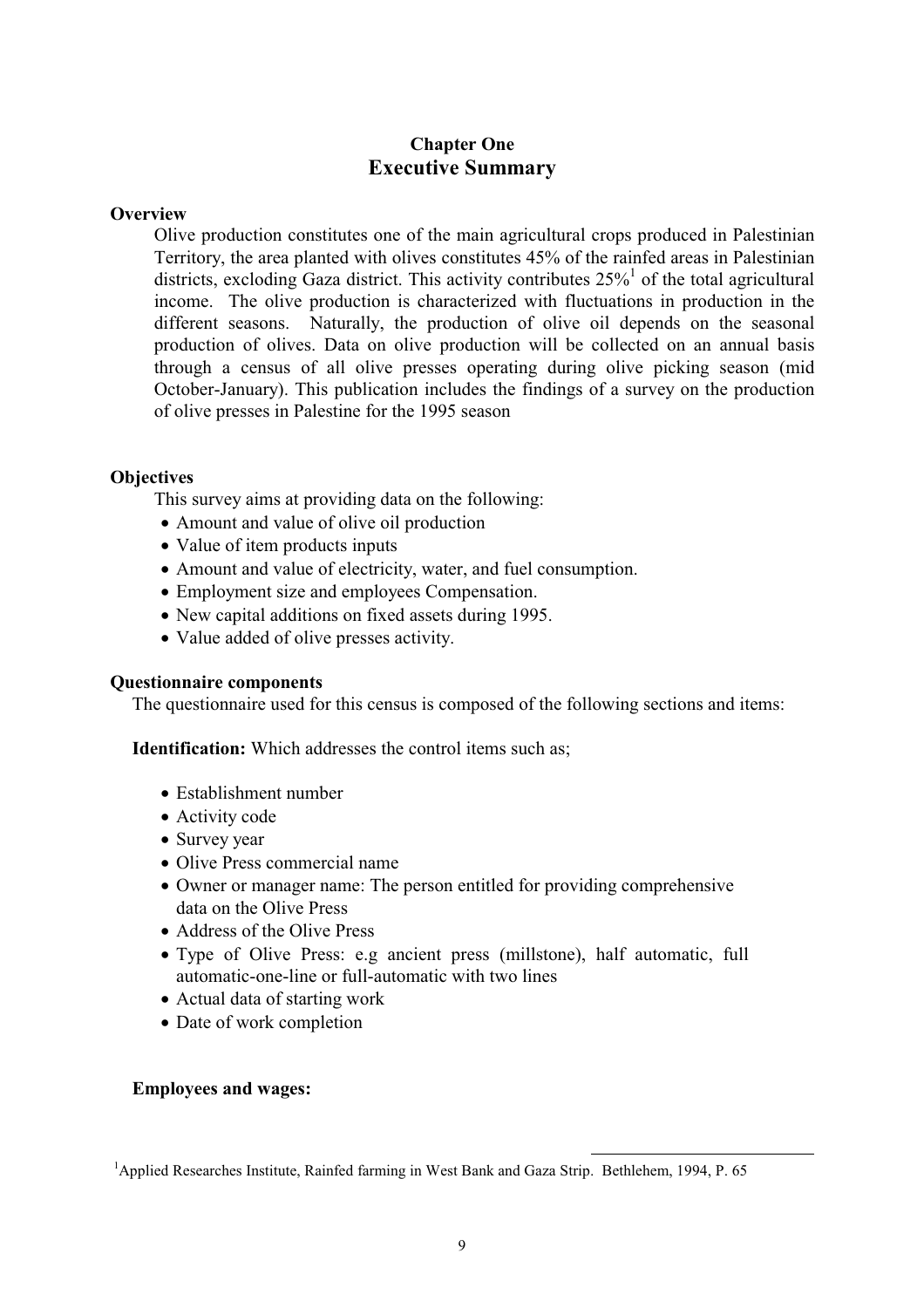Adresses data relating to indicators of employment and wages in Olive Presses, such as; number of employees and wages during different periods of remuneration payment with an explanation of whether they were in cash or in kind.

#### Production expense during the season:

- 1. Production inputs: value of operation inputs, e.g fuel, fats, electricity, water, repair parts....etc.
- 2. Miscellaneous expences: Value of industrial and non industrial services during the operation period including value of amounts due for maintenance, rent, transportation costs...etc

#### Production: Production was classified into;

- 1. Production of compressors: Refers to the production of ancient presses and half-automatic ones; it is arrived at through dividing the quantity of pressed olives by the quantity of squeezed oil..
- 2. Automatic lines: i.e automatic olives presses. It is much easier to identify the quantity of pressed olives and squeezed oil in such a type of presses.

#### Fixed Assets:

The fixed assets in accretion press refer to all assets durable for more than one year, for which an annual depreciation is registered. These include Building, Machines and equipment, Vehicles, Furniture, and Others. These assets are studied by identifying their book value, at the beginning of the year, and size of damaged and lost assets to arrive at their book value at end of the year.

#### Revenues

Revenues of the press, whether they were in cash or in kind, assist in the determination of the productivity of this sector. In addition to the aforementioned indicators, the questionnaire includes other supplementary indicators that help in the determination of productivity and liquidity, e.g. lequidity rate which refers to the rate used by farmers in determining the quantity of pressed olives versus squerzed oil.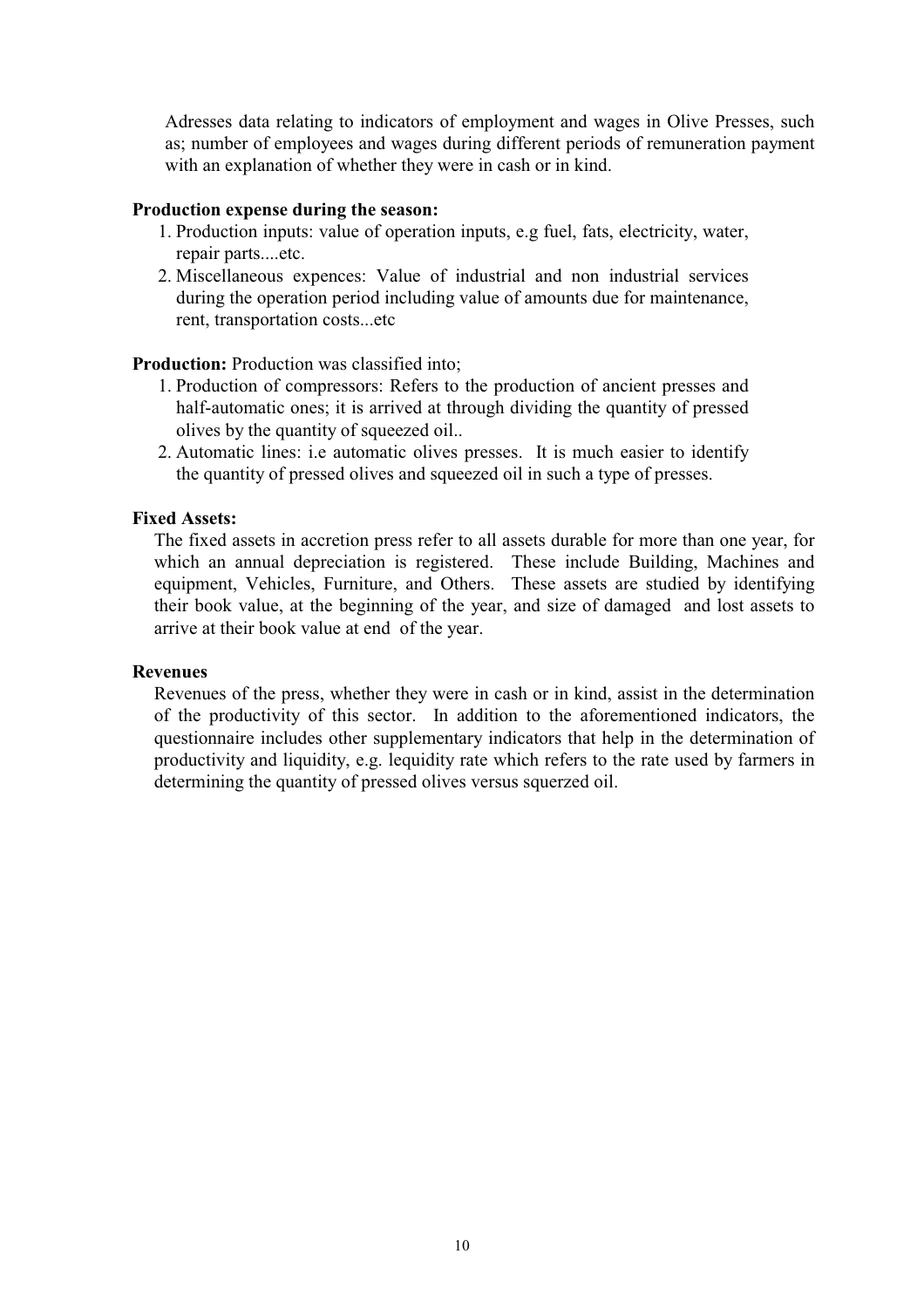#### Chapter Two Presentation of Findings

| <b>District</b> | Number of       | Number of | Olive | Oil    |
|-----------------|-----------------|-----------|-------|--------|
|                 | operating olive | workers   | Input | Output |
|                 | presses         |           | /Tons | /Tons  |
| Jenin           | 44              | 418       | 17000 | 4579   |
| Tulkarm         | 55              | 618       | 11000 | 2926   |
| Qalqiliah       | 15              | 220       | 3436  | 964    |
| <b>Nablus</b>   | 31              | 333       | 4351  | 1222   |
| Ramallah        | 37              | 391       | 6224  | 1681   |
| Bethlehem       | 4               | 51        | 1004  | 232    |
| Hebron          | 19              | 161       | 3947  | 995    |
| West Bank       | 250             | 2192      | 46961 | 12599  |
| Gaza Strip      | 9               | 89        | 3088  | 555    |
| <b>Total</b>    | 214             | 2281      | 50050 | 13154  |

<span id="page-36-0"></span>The followin table presents a summary of the main indicators of the survey:

#### Presentation of Ttables:

- Table (1): This table shows the main economic indicators for the activities of olives presses in year 1995. These indicators include the number of operating presses, number of employed person, value of industrial service, and inputs considering the value-added tax by subtracting inputs (production inputs) from industrial service production (press revenues).The value added created from this economic activity reached to 7.21million  $NIS<sup>2</sup>$ .
- Concerning gross addition on fixed assets (406 Thous.NIS), it includes all assets purchased during the year excluding damaged assets and taking into account that these include annual consumption.
- Table (2): This table shows employment size and employees compensations in olives presses activity for 1995 in Palestine. It includes the following subjects: district, number of operating presses, number of workers including (paid employees, unpaid workers). It also includes total wages and salaries in kind and in cash. The total number of workers in 1995 was 2.281, of which 354 are unpaid workers, and 1.927 are paid employees, while total wages and salaries reached 1.85million NIS.
- Table (3): includes employment, employees compensations in olives presses activity for 1995. The same subjects covered in table (2) excluding district. When classifying presses by type in terms of modern's, the number of old presses was 19 while the number of modern presses was 195. This constitutes a trend toward adopting technical development in olives presses activity.

<sup>&</sup>lt;sup>2</sup> Average price exchange of one Dollar is 3.13 NIS